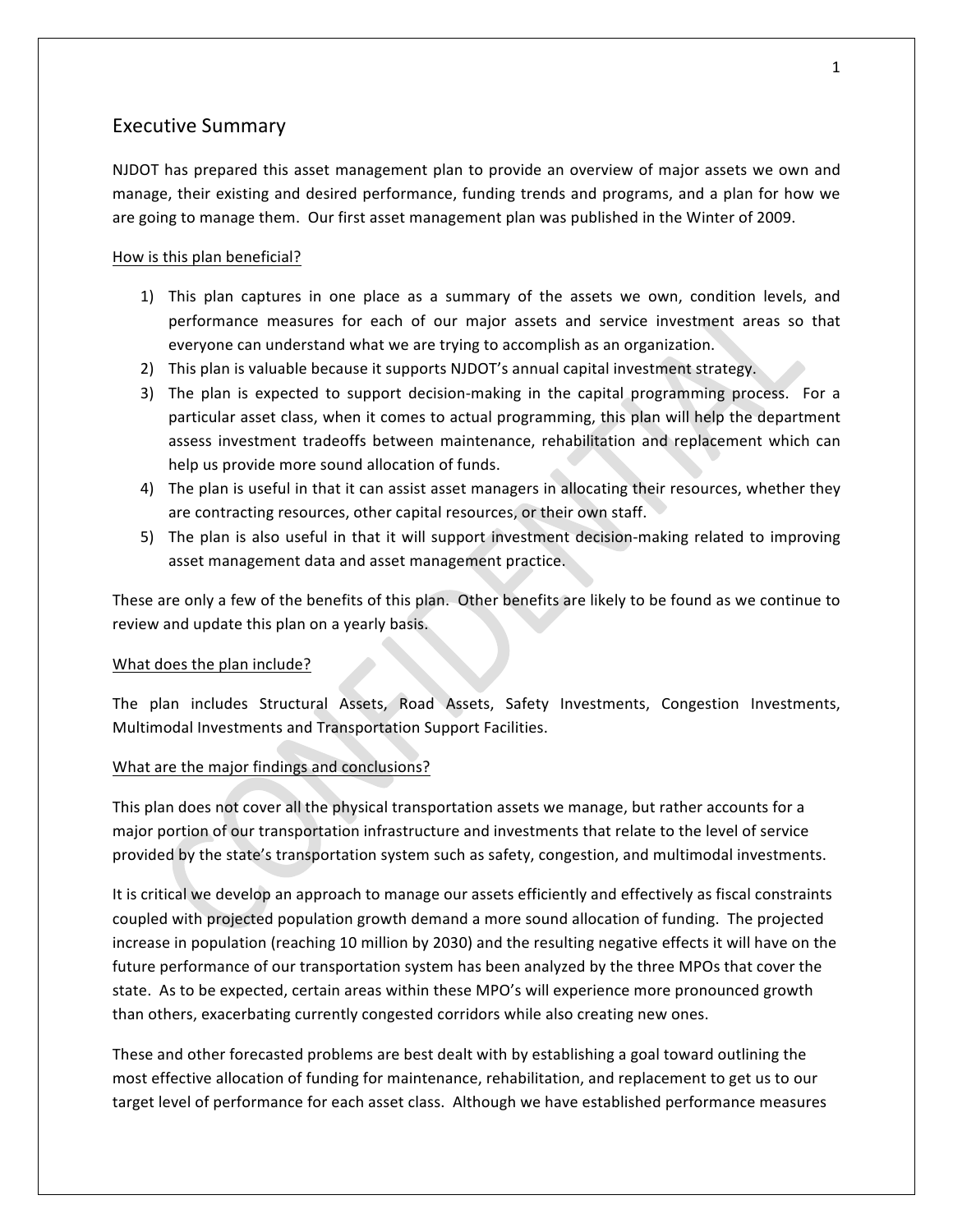that are endorsed by the Asset Management Steering Committee, we likely need to bolster the financial picture and develop more sophisticated lifecycle management strategies as they do not outline plans for routine maintenance, replacement, or expansion for each our asset classes.

We have established a 10-year annual revenue level of \$2.101 billion, however funding levels are not predictable over an extended period of time so could be subject to change. As an assumption for our 10-year capital planning process, we are projecting that the federal funding act will be renewed in Federal Fiscal Year 2010 and are assuming a 3 percent per year increase. As for the State Transportation Trust Fund, we are projecting it will be renewed in State Fiscal Year 2012 at the same level with no annual inflation increase.

We need to continue to focus on clear classification and quantification of core assets and service investments. As we move forward with better data and integrated management systems, we would like to be in a position to outline predicted asset performance based on historical and projected funding trends. This asset management plan is a document that is expected to evolve and improve as we become more sophisticated in asset management practices.

### Asset Management Plan

New Jersey Department of Transportation (NJDOT) is committed to supporting the role of asset management in its approach to managing the state's transportation network and fulfilling its mission of "improving lives by improving transportation." The Asset Management Plan not only details how NJDOT's asset management policies reflect the current guiding principles of asset management, but also gives a summary of our key strategic goals.

The adoption of a "systematic cost-effective process of maintaining, upgrading and operating physical assets" by NJDOT began in 2008. In an effort to provide the most cost-effective solutions for the state, NJDOT's asset management approach is being applied to the following asset classes: Roads, Bridges and Culverts, Facilities, Safety, and Congestion. Through the Asset Management Steering Committee (AMSC), ten year performance measures and targets were established in 2009 covering roads, bridges, safety, and congestion. Among a few of these targets to be reached within ten years include:

- Having 80% of the state highway system's pavement in acceptable condition (currently the system is rated at 47% acceptable)
- Reducing by half the total number of deficient bridges on the state highway system (currently 319 bridges are rated as deficient)
- Reducing by 20% the overall number of highway fatalities occurring on all road systems in New Jersey
- Reducing by 20% the amount of bicycle crashes from the baseline of 4,700 a year
- Maintaining peak hour travel time on the I-287 corridor from I-80 to the Garden State Parkway at or below the baseline level of June 2008 (59 minutes NB; 59.7 minutes SB)

The current decision making process for all capital investments is built around meeting or exceeding these targets by 2019. NJDOT plans to meet these targets by further developing this plan in the future.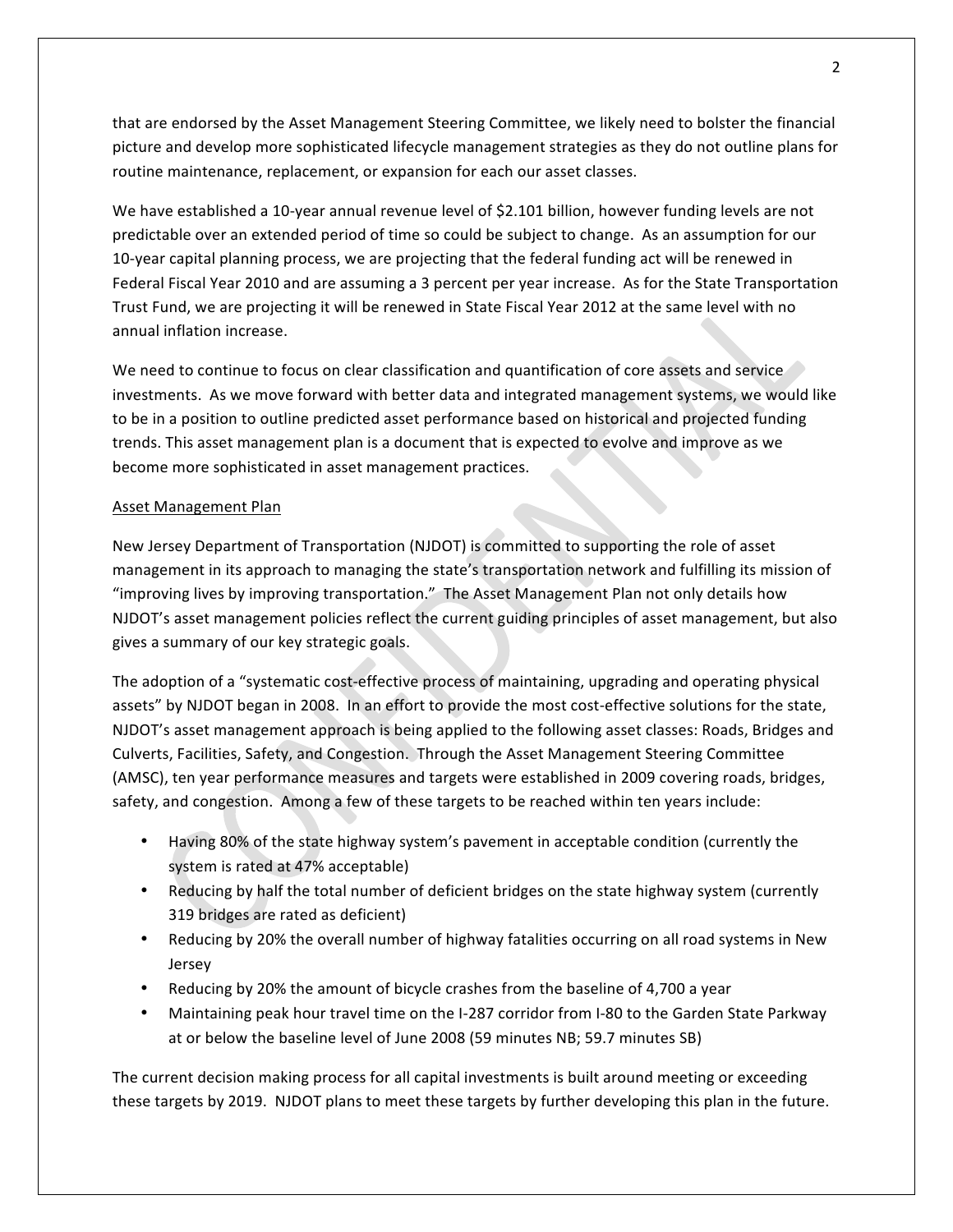As the plan matures in the years to come, the goal for the plan is to develop and incorporate funding and performance scenario's that demonstrate alternative levels of service that have been considered in the decision process.

It is expected that the department's focus on bridge maintenance and rehabilitation will continue, however an added emphasis on the quantification and evaluation of the state's many culverts is expected to be a high priority in the near future. In addition, a more data driven management approach has emerged as a priority for the department. This has included the creation of a data warehouse accessible to many departments within NJDOT and the desire to develop a project prioritization method to aid capital investment decision-making.

By further developing our asset management practices outlined in this plan, NJDOT continues to maximize both the functional and financial value of the state's current and future transportation assets. Over the coming years, NJDOT will continue to enhance its asset management capabilities to ensure that future capital projects are based on sound business principles rather than the traditional "worst-first" approach.

# **Introduction**

NJDOT has prepared this asset management plan to provide an overview of major assets we own and manage, their existing and desired performance, funding trends and programs, and a plan for how we are going to manage them.

The plan provides a foundation for strategic, tactical and operational decision making relative to our financial and human resources so that we can take a more systematic approach to managing our assets, moving from crisis response and a "worst-first" funding approach to a system-wide assessment and system condition driven approach to investment. This asset management plan will support our Capital Investment Strategy process, where we establish annual average investment targets for each of our major investment categories, and it will also support project selection within each of the major investment categories.

An asset management plan also helps us identify where we have good data, performance measures and asset management practices and where we need to improve. This information guides NJDOT's Asset Management Steering Committee as it establishes strategic improvement objectives as part of NJDOT's Asset Management Improvement Strategy.

Here is how the asset management plan is structured.

### 1. Overview

1.1 Assets described. Summarizes assets and service level investments included.

1.2 Levels of Service provided. Summarizes how performance is measured for each physical asset or service investment, such as safety and congestion.

1.3 Future Demand. Discusses current and future demand on our system.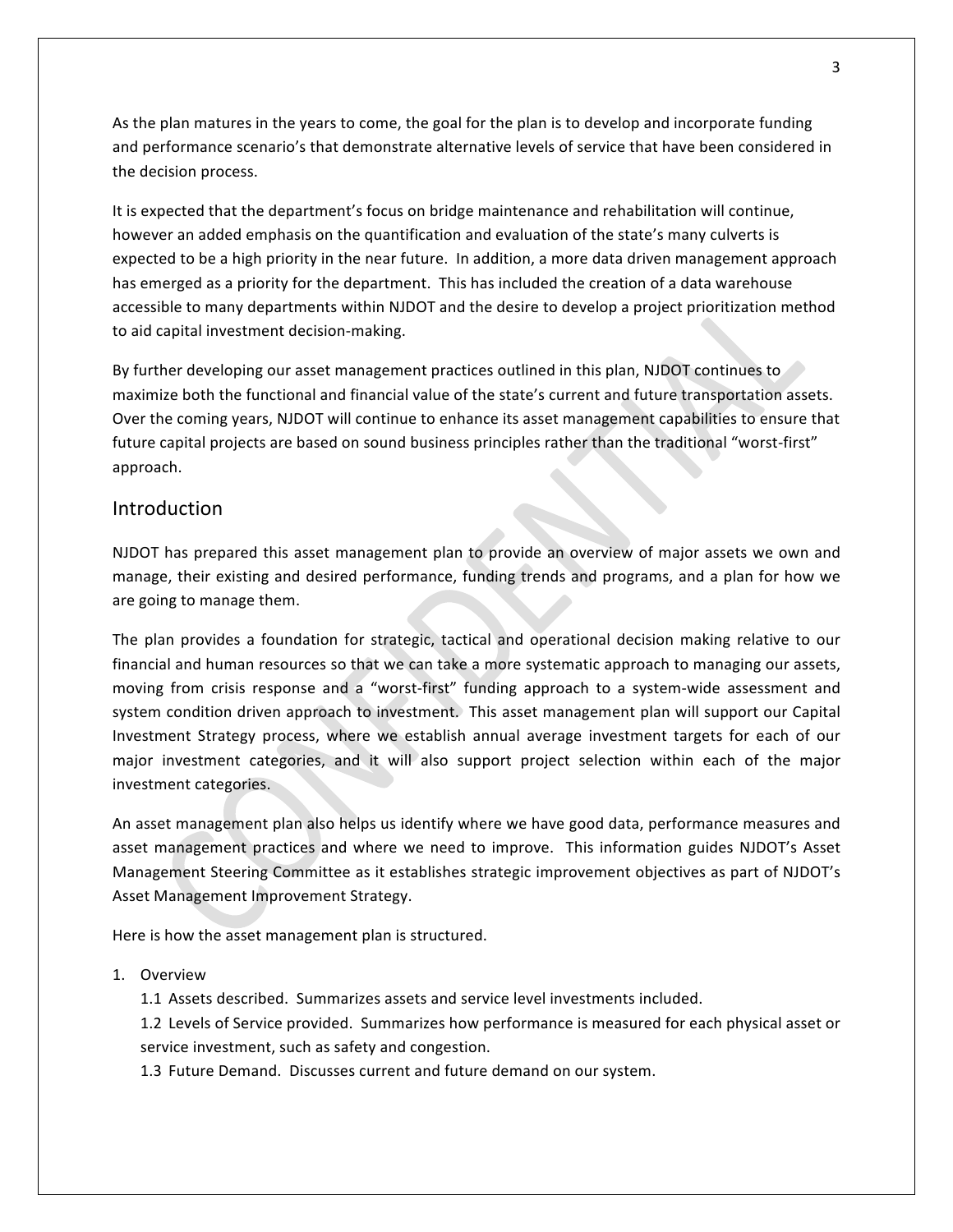1.4 Lifecycle Management Plan. Summarizes the state of how we manage the lifecycle of our assets.

1.5 Financial Summary. Summarizes the current and planned expenditures on our assets and service investments.

1.6 Asset Management Practices. Summarizes how we collect data and use it to make decisions for each asset or service investment.

1.7 Evaluation, Improvement, and Monitoring. Provides an evaluation of this plan and provides recommendations for updating and improving this plan and for asset management practice in the department.

2. Asset Management Strategy

This section provides more detail regarding Asset Management practice at NJDOT, such as roles and responsibilities and how the Asset Management Plan relates to other strategic documents developed at the department, such as the Long Range Plan, the Pavement report to the legislature, and the Capital Investment Strategy.

3. Specific Asset Management Tactical Plans

Following the Overview and Asset Management Strategy sections, are Tactical Level Asset Management Plans for each of the identified assets or service investments. Each of these plans makes a best effort based on existing information and practices to:

- Define, quantify, and value our current assets.
- Outline a lifecycle management plan, if any.
- Provide a financial forecast and investment tradeoff analyses.
- Describe asset management tools and processes.
- Outline laws and regulations and other mandates.
- Provide recommendations for improved asset management in that specific area.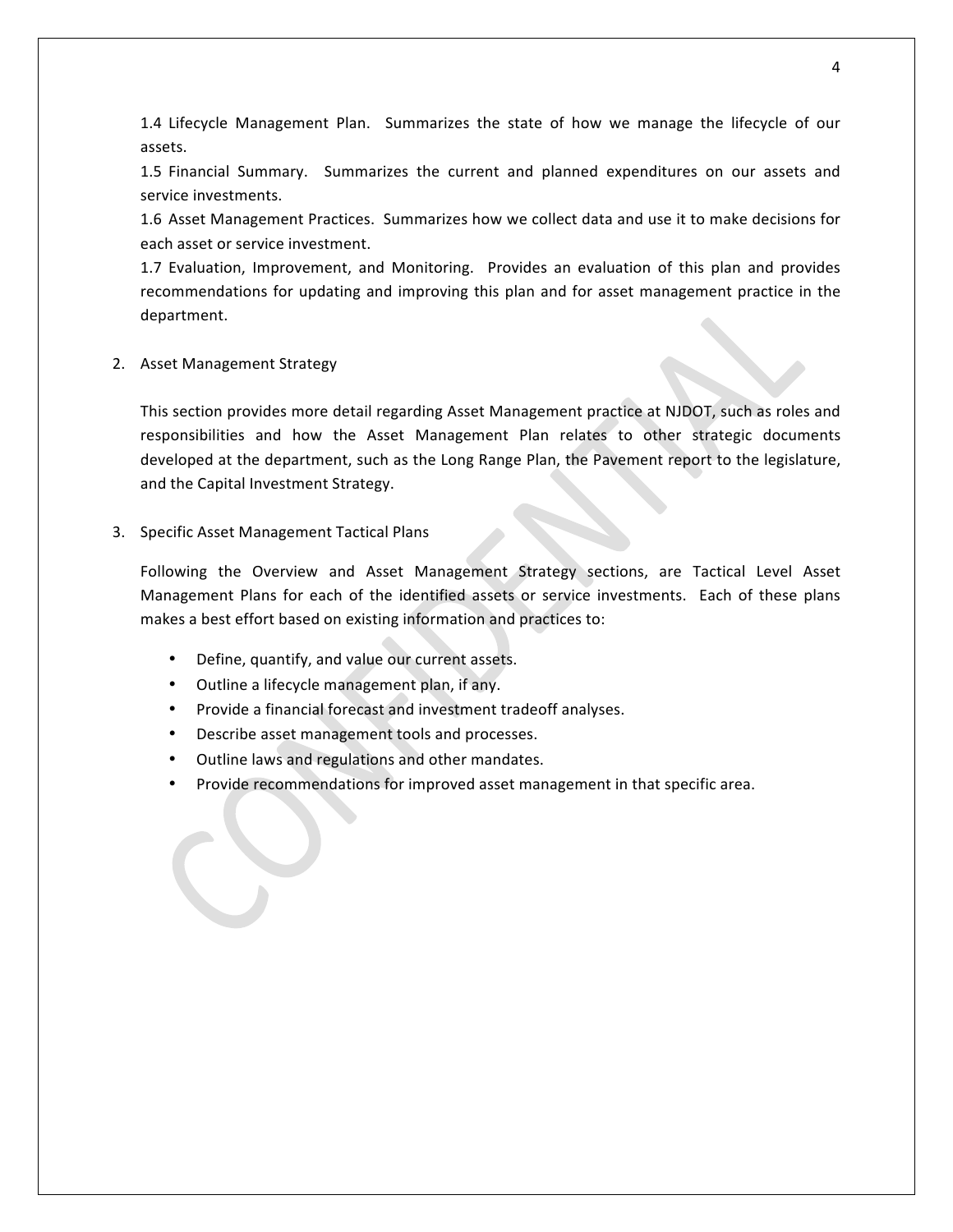## Overview

#### 1.1 Assets Described

The State Highway system is comprised of a multitude of physical components: pavement, bridges, signs, sidewalks, signals, and so on. This plan does not cover all the physical transportation assets we manage, but accounts for a major portion of our transportation infrastructure. This plan addresses bridges and other structural assets, pavement, signs, signals and beam guide rail. The plan also includes transportation support facilities, comprised of our buildings and maintenance yards.

Beyond physical assets, this asset management plan also includes a number of transportation investments that relate to the level of service provided by the system. These investments include safety, congestion, drainage and multimodal investments. An asset management approach can be used to improve our service levels in these key areas.

| <b>Asset Class</b>       | <b>Subclasses</b>                     | <b>Description of Asset or Investment</b>                                                                                                                                               | <b>Number Owned</b> |
|--------------------------|---------------------------------------|-----------------------------------------------------------------------------------------------------------------------------------------------------------------------------------------|---------------------|
|                          |                                       |                                                                                                                                                                                         |                     |
| <b>Structural Assets</b> | <b>Major Viaducts</b>                 | Extended large multiple span structures                                                                                                                                                 | 76                  |
|                          | Movable Bridges                       | Bridges that open at waterways                                                                                                                                                          | 22                  |
|                          | <b>Standard Bridges</b>               | Single span bridges >20' in length                                                                                                                                                      | 2,417               |
|                          | Minor Bridges                         | Single span bridges <20' in length                                                                                                                                                      | 952                 |
|                          | Dams                                  | Class 1, 2 and 3 dams                                                                                                                                                                   | 26                  |
|                          | Overhead<br>Sign<br><b>Structures</b> | Cantilever and Full Span                                                                                                                                                                | 1,690               |
|                          | High Mast Light Poles                 | Light towers taller than typical<br>roadway<br>lighting                                                                                                                                 | 206                 |
| <b>Asset Class</b>       | <b>Subclasses</b>                     | <b>Description of Asset or Investment</b>                                                                                                                                               | <b>Number Owned</b> |
| <b>Road Assets</b>       | Pavements                             | Asphalt and concrete pavements                                                                                                                                                          | 12,953 Lane Miles   |
|                          | Drainage                              | Natural or artificial removal of surface and<br>sub-surface water from transportation<br>infrastructure ROW (includes Slopes,<br>Pipes/Points, Ditches, Culverts, Catch Basins,<br>etc. | Unknown             |
|                          | Guiderail                             | Includes median and road edge guiderail                                                                                                                                                 | 6,615,312 L.F.      |
|                          | Signs                                 | All types of signs from guide to warning                                                                                                                                                | Approx. 400,00      |

The table below outlines each asset type and subclasses if applicable.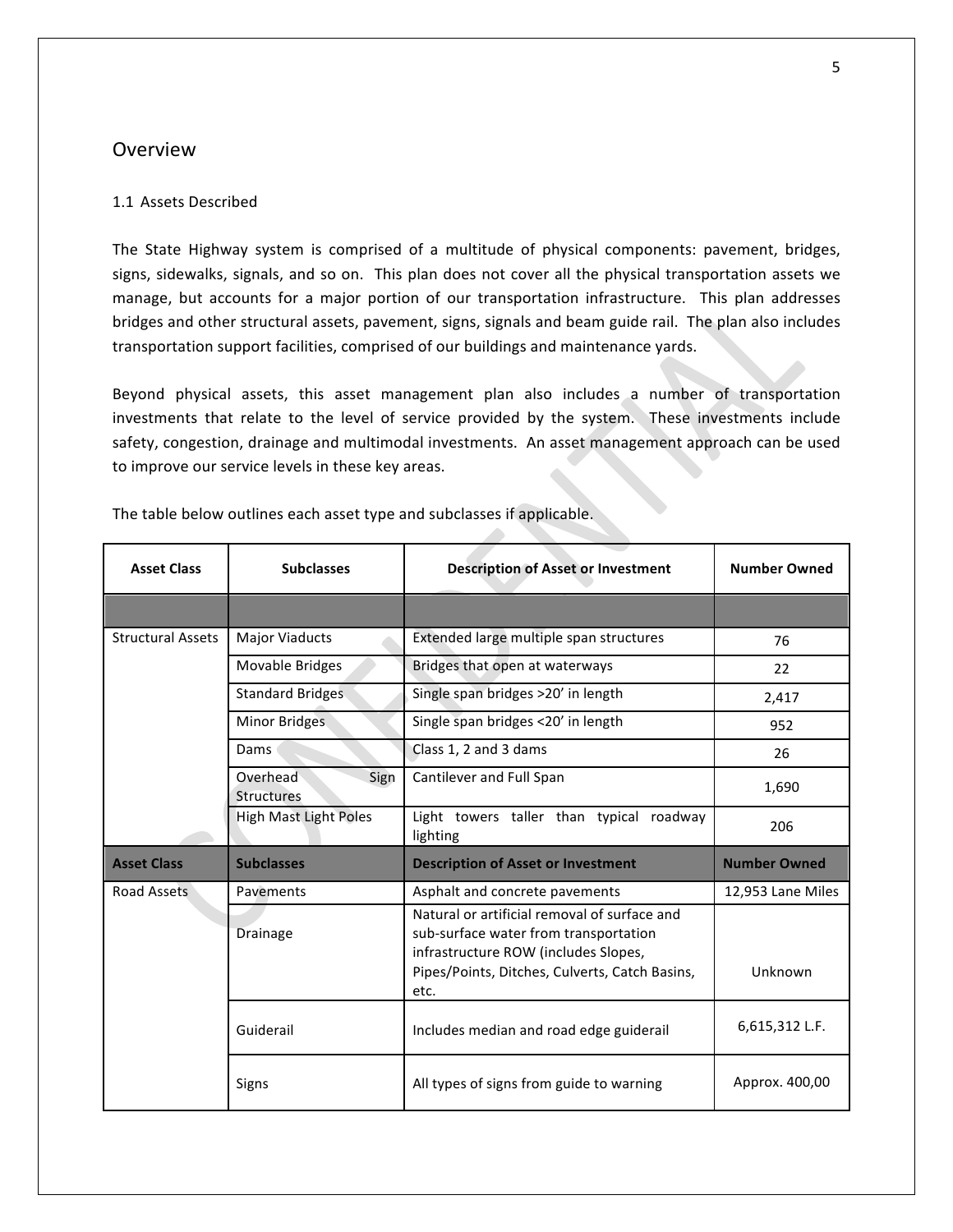|                           | <b>Traffic Signals</b>                         | Includes signal<br>heads,<br>controllers<br>and<br>associated hardware | 3,074 Traffic<br>Signals        |
|---------------------------|------------------------------------------------|------------------------------------------------------------------------|---------------------------------|
| <b>Asset Class</b>        | <b>Subclasses</b>                              | <b>Description of Asset or Investment</b>                              | <b>Number Owned</b>             |
| Safety<br>Investments     | Intersection<br>Improvements                   | May include turn lanes and auxiliary lanes,<br>signals, signing        |                                 |
|                           | Median Crossover Crash<br>Reduction            | Typically median barrier installation                                  |                                 |
|                           | Skid<br>Crash<br>Location<br>Reduction         |                                                                        |                                 |
|                           | Roadway<br>Departure<br><b>Crash Reduction</b> | Includes fixed object and utility pole crash<br>reduction              |                                 |
|                           | Safe<br>Corridor<br>Improvement                |                                                                        | 14 designated<br>safe corridors |
|                           | Pedestrian<br>Crash<br>Reduction               | May include pedestrian signals, bump outs,<br>signing, crosswalks      |                                 |
| <b>Asset Class</b>        | <b>Subclasses</b>                              | <b>Description of Asset or Investment</b>                              | <b>Number Owned</b>             |
| Congestion<br>Investments | <b>Missing Links</b>                           |                                                                        |                                 |
|                           | <b>Bottleneck Widenings</b>                    |                                                                        |                                 |
|                           | Operational<br>Improvements                    |                                                                        |                                 |
|                           | <b>Incident Management</b>                     |                                                                        |                                 |
|                           | <b>Traveler Information</b>                    |                                                                        |                                 |
| <b>Asset Class</b>        | <b>Subclasses</b>                              | <b>Description of Asset or Investment</b>                              | <b>Number Owned</b>             |
| Multimodal<br>Investments | Maritime                                       | Grants only. No state-owned assets.                                    |                                 |
|                           | Rail                                           | Some state-owned rails. Need quantification.                           |                                 |
|                           | <b>Trucking</b>                                | No assets.                                                             |                                 |
|                           | Aviation                                       | Two state-owned airports.                                              |                                 |
| <b>Asset Class</b>        | <b>Subclasses</b>                              | <b>Description of Asset or Investment</b>                              | <b>Number Owned</b>             |
| Support<br>Facilities     | Office and Laboratories                        |                                                                        | 7 facilities                    |
|                           | <b>Maintenance Yards</b>                       |                                                                        | 103 facilities                  |
|                           | Interstate<br>Service<br><b>Facilities</b>     |                                                                        | 4 facilities                    |
|                           | <b>Truck Weigh Stations</b>                    |                                                                        | 5 facilities                    |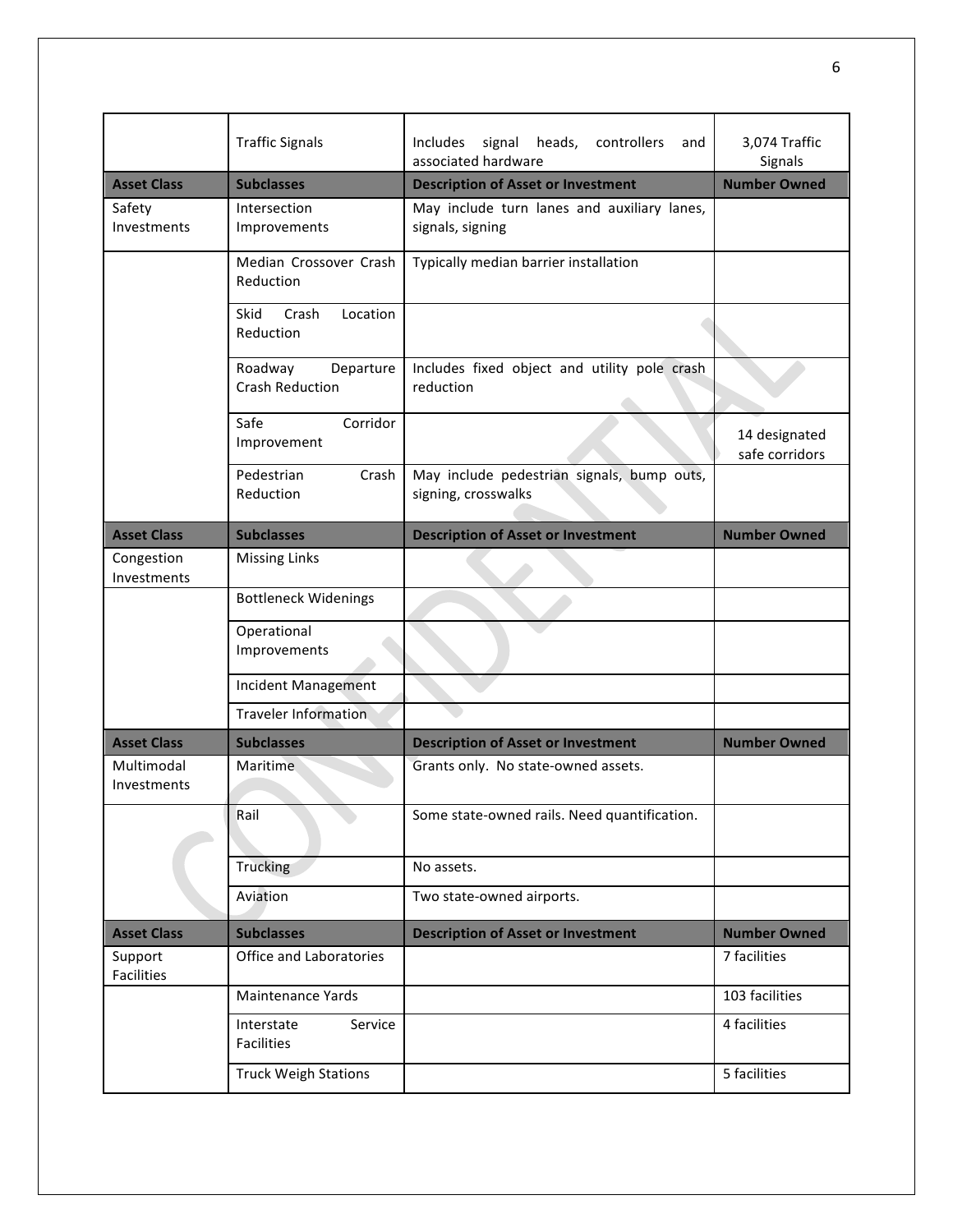|                               | Traffic<br>Operations<br>Center  |                                                        | 1 facility |
|-------------------------------|----------------------------------|--------------------------------------------------------|------------|
|                               | <b>Heavy Equipment</b>           | Trucks, Loaders, Tractors and other heavy<br>equipment |            |
| Alternative<br>classification | Appearance                       |                                                        |            |
|                               | Paving - Parking                 |                                                        |            |
|                               | - Operational<br>Paving<br>Areas |                                                        |            |
|                               | Out Buildings                    |                                                        |            |
|                               | Garage Bays                      |                                                        |            |
|                               | Fueling                          |                                                        |            |
|                               | Snow Preparedness                |                                                        |            |
|                               | Security                         |                                                        |            |
|                               | <b>Future Expansion</b>          |                                                        |            |
|                               | <b>Environmental Concerns</b>    |                                                        |            |
|                               | <b>Office Buildings</b>          |                                                        |            |
|                               | Health and Safety                |                                                        |            |
|                               | <b>Emergency Generators</b>      |                                                        |            |
|                               | <b>HVAC</b>                      |                                                        |            |
|                               | <b>Utilities</b>                 |                                                        |            |

## 1.2 Levels of Service Provided

NJDOT's Asset Management approach focuses on roads, bridges and culverts, facilities, equipment, safety, and congestion reduction. A Steering Committee sets department's goals and guarantees that NJDOT is improving Asset Management at NJDOT. In 2009, the Committee established the following broad ten year performance goals:

| <b>Major Asset Class</b> | <b>Performance</b><br><b>Measure/Metric</b>                                 | <b>Current Condition</b>                       | 10 year Performance Measure                                                |
|--------------------------|-----------------------------------------------------------------------------|------------------------------------------------|----------------------------------------------------------------------------|
| Pavement                 | Good/Fair/Mediocre/Poor<br>- See pavement plan for<br>details on definition | System is currently rated at<br>50% Acceptable | Achieve 80% in Acceptable<br>Condition over entire State<br>Highway System |
| <b>Bridges</b>           | <b>Bridge Deck Area/Total</b><br>Square Footage                             | 4.65 million sq. ft. rated as<br>deficient     | Reduce by 50% the total sq. ft.<br>of deficient bridge deck area           |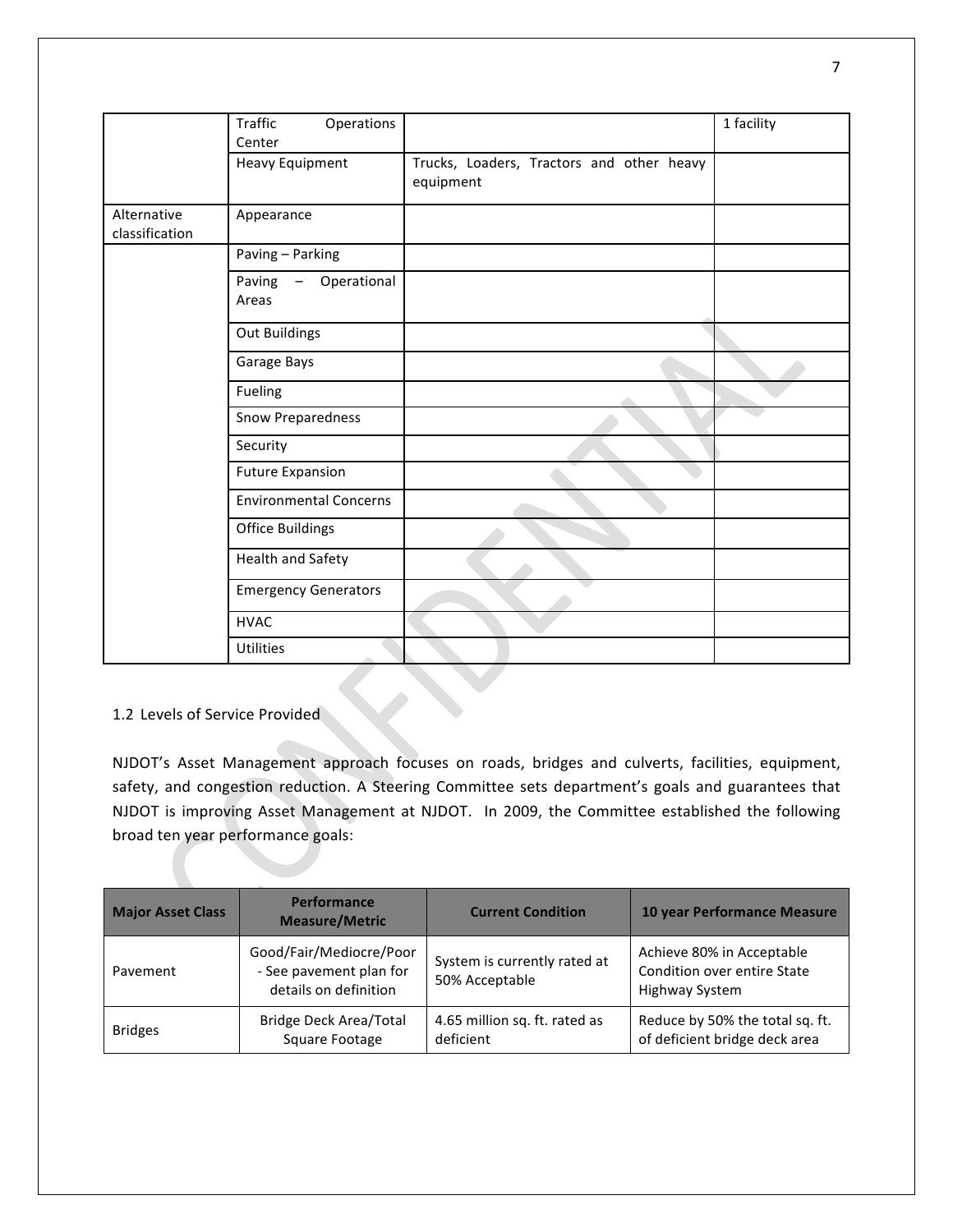|            | Number of Deficient<br><b>Bridges</b>                               | 319 Standard Bridges are<br>rated as deficient | Reduce by 50% the total<br>number of deficient bridges on<br>the State Highway System                                                                          |
|------------|---------------------------------------------------------------------|------------------------------------------------|----------------------------------------------------------------------------------------------------------------------------------------------------------------|
| Safety     | <b>Fatalities</b>                                                   | 594 fatalities occurred in<br>2008             | Reduce by 20% the overall<br>number of fatalities occurring<br>on all road systems in New<br>Jersey                                                            |
|            | <b>Total Crashes</b>                                                | 300,000 crashes occurred in<br>2008            | Reduce by 20% the overall<br>number of crashes on all road<br>systems in New Jersey                                                                            |
|            | Lane Departure Crashes/<br>Baseline of 2008                         | 61,000 occurred in 2008                        | Reduce by 20 percent from the<br>2008 baseline                                                                                                                 |
|            | Intersection Crashes/<br>Baseline of 2008                           | 76,000 occurred in 2008                        | Reduce by 20 percent from the<br>2008 baseline                                                                                                                 |
|            | <b>Pedestrian Crashes</b>                                           | Baseline of 5,740 per year                     | Achieve a 20% reduction from<br>the baseline                                                                                                                   |
|            | <b>Bicycle Crashes</b>                                              | Baseline of 4,700 per year                     | Achieve a 20% reduction from<br>the baseline                                                                                                                   |
| Congestion | Minutes in Peak Hour<br>Travel Time/Baseline Level<br>of June 2008  | 59 minutes NB; 59.7 minutes<br>SB              | Maintain peak hour travel time<br>on the I-287 (NB and SB)<br>corridor from I-80 to the<br>Garden State Parkway at or<br>below the baseline level              |
|            | Minutes in Peak Hour<br>Travel Time/Baseline Level<br>of June 2008  | 25.9 minutes EB; 16.2<br>minutes WB            | Maintain peak hour travel time<br>on the I-78 (EB and WB)<br>corridor from Union County<br>Route 527 to Route 24 at or<br>below the baseline level             |
|            | Minutes in Duration of<br>Congestion/Baseline Level<br>of June 2008 | 111 minutes NB; 102<br>minutes SB              | Maintain the duration of<br>congestion on the I-287 (NB<br>and SB) corridor fromI-80 to<br>the Garden State Parkway at<br>or below the baseline level          |
|            | Minutes in Duration of<br>Congestion/Baseline Level<br>of June 2008 | 93.2 minutes EB; 78.2<br>minutes WB            | Maintain the duration of<br>congestion on the I-78 (EB and<br><b>WB) corridor from Union</b><br>County Route 527 to Route 24<br>at or below the baseline level |
|            | State Highway<br><b>Corridors/Traffic Signals</b>                   | Not determined                                 | Optimize the operation of<br>traffic signals on 20 state<br>highway corridors                                                                                  |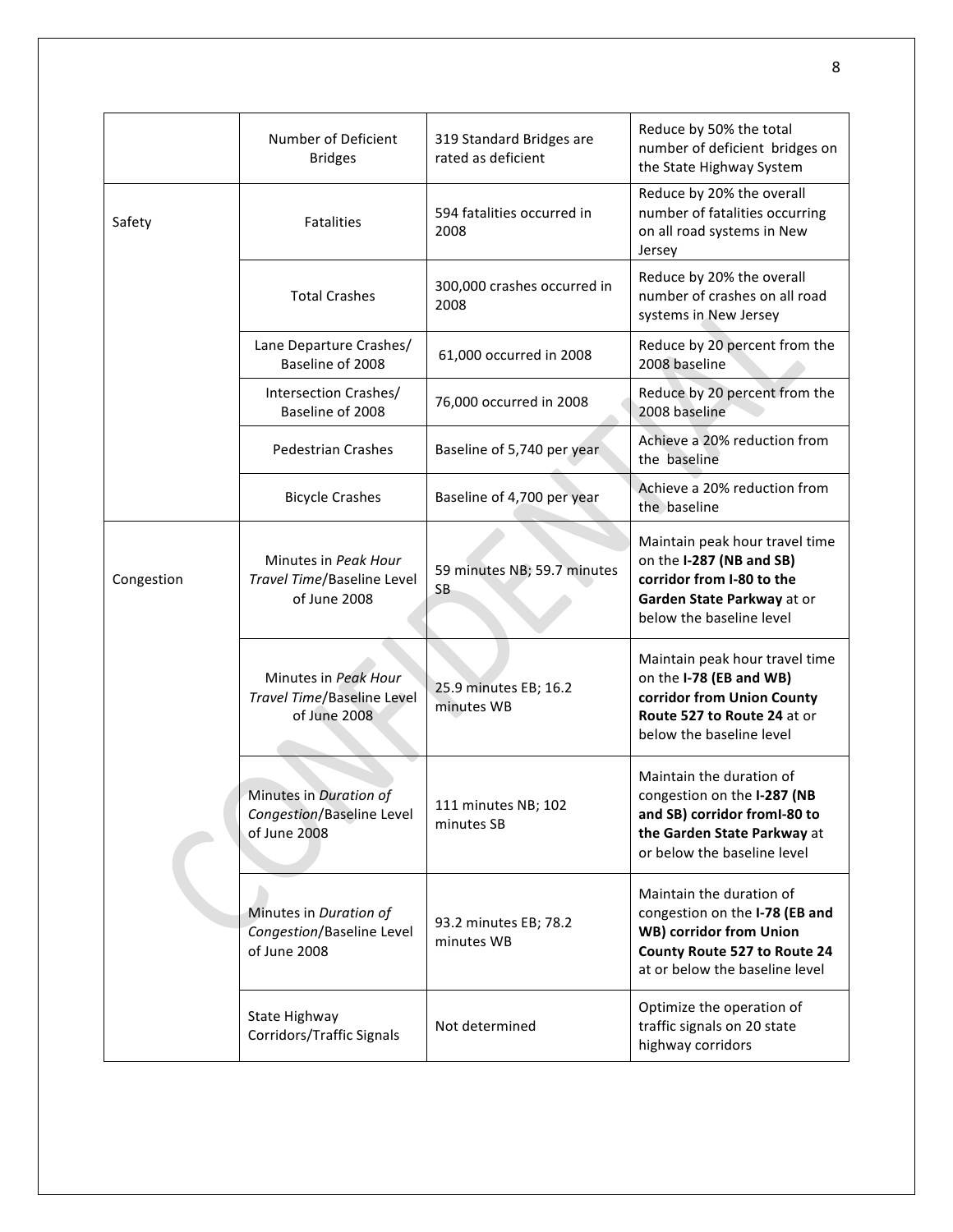In addition to these broad ten year performance goals, other, more specific goals have been established for various sub-asset classes. The table below summarizes these performance measures, current condition levels, and target service levels for each asset type. Note that these performance measures are under review by the Asset Management Steering Committee and are subject to change.

| <b>Asset Class</b>                                | <b>Subclass</b>                            | Performance<br>Measure/Metric                                                                                                                                             | <b>Current Condition</b>             | <b>10 Year Desired Service Level</b><br>absent funding<br>considerations and trade-<br>offs |
|---------------------------------------------------|--------------------------------------------|---------------------------------------------------------------------------------------------------------------------------------------------------------------------------|--------------------------------------|---------------------------------------------------------------------------------------------|
|                                                   |                                            |                                                                                                                                                                           |                                      |                                                                                             |
| <b>Structural Assets</b><br><b>Major Viaducts</b> |                                            | State of Good Repair<br>(SOGR) - Will provide good<br>service for next 10 years<br>with only minor<br>maintenance. This applies<br>to other structural assets<br>as well. | 81%                                  | 89%                                                                                         |
|                                                   | Movable Bridges                            | SOGR                                                                                                                                                                      | 37%                                  | 67%                                                                                         |
|                                                   | <b>Standard Bridges</b>                    | SOGR                                                                                                                                                                      | 88%                                  | 94%                                                                                         |
|                                                   | Minor Bridges                              | SOGR                                                                                                                                                                      | 94%                                  | N/A                                                                                         |
|                                                   | Dams Class 1                               | SOGR                                                                                                                                                                      | 25%                                  | N/A                                                                                         |
|                                                   | Dams Class 2                               | SOGR                                                                                                                                                                      | 71%                                  | N/A                                                                                         |
|                                                   | Dams Class 3                               | SOGR                                                                                                                                                                      | <b>NA</b>                            | N/A                                                                                         |
|                                                   | Overhead Sign<br>Structures,<br>Cantilever | SOGR                                                                                                                                                                      | 95%                                  | N/A                                                                                         |
|                                                   | Overhead Sign<br>Structures, Full<br>Span  | SOGR                                                                                                                                                                      | 93%                                  | N/A                                                                                         |
|                                                   | <b>High Mast Light</b><br>Poles            | SOGR                                                                                                                                                                      | 98%                                  | N/A                                                                                         |
| <b>Asset Class</b>                                | <b>Subclass</b>                            | <b>Performance</b><br><b>Measure/Metric</b>                                                                                                                               | <b>Current Condition</b>             | <b>10 Year Desired Service Level</b><br>absent funding<br>considerations and trade-<br>offs |
| <b>Road Assets</b>                                | Pavements                                  | Good/Fair/Mediocre/Poor<br>- see pavement plan for<br>details on definition                                                                                               | 50%<br>good/fair/mediocre            | 80% good/fair/mediocre with<br>fair<br>40%<br>40%<br>and<br>fair/mediocre                   |
|                                                   | Drainage                                   | Avg. annual road closure<br>incidents related to<br>drainage issues                                                                                                       | Avg. 315 over 2005,<br>2006 and 2007 | N/A                                                                                         |
|                                                   | Guiderail                                  | Good/Fair/Poor - see<br>guiderail plan for details on<br>definition                                                                                                       | 98% good/fair                        | N/A                                                                                         |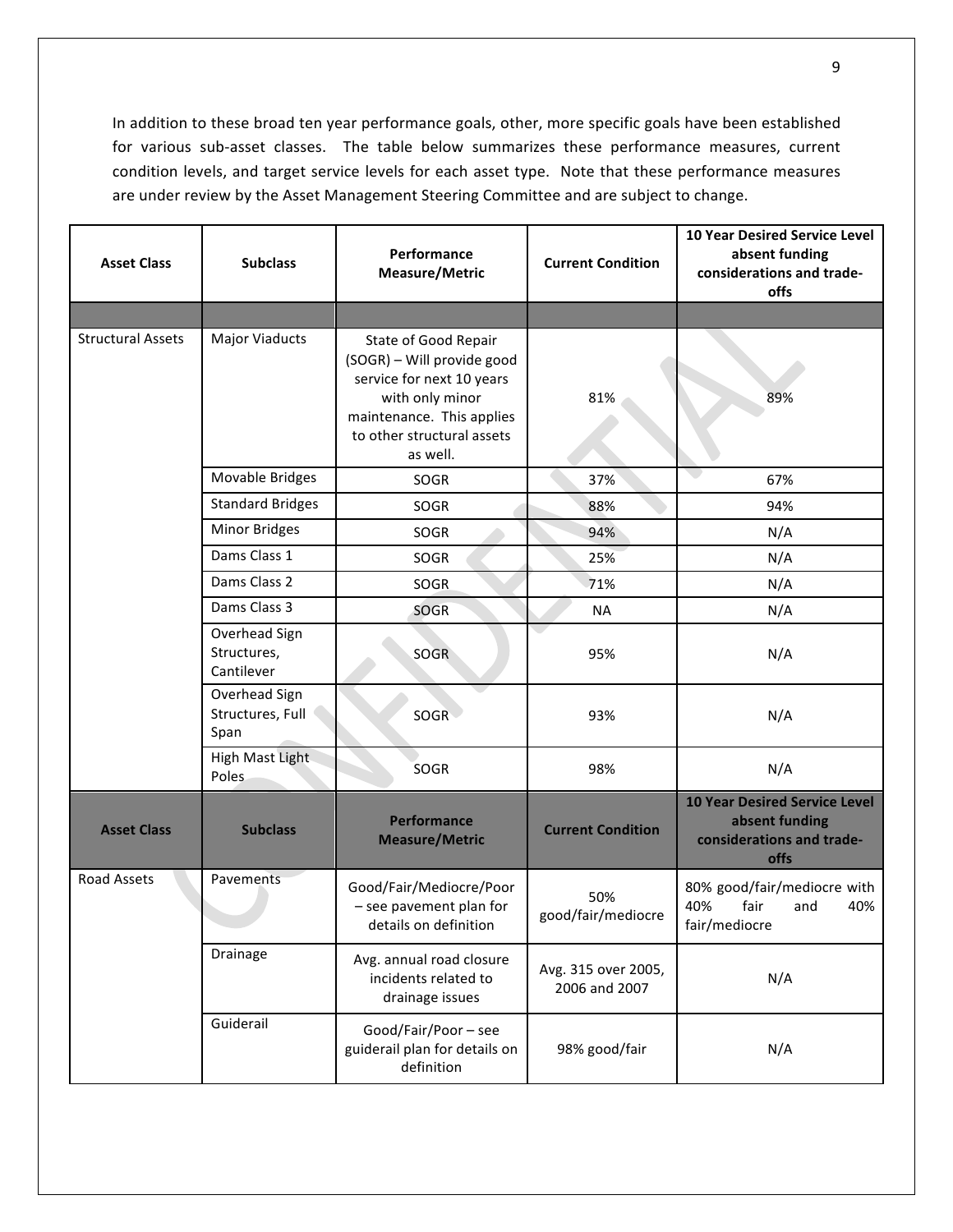|                           | Signs                          | Good/Fair/Poor - see signs<br>plan for details on<br>definition                          | 99% good/fair with<br>95% good                  | N/A                                                                                         |
|---------------------------|--------------------------------|------------------------------------------------------------------------------------------|-------------------------------------------------|---------------------------------------------------------------------------------------------|
|                           | <b>Traffic Signals</b>         | Level of operation                                                                       | 100% operational                                | N/A                                                                                         |
|                           |                                | Response to malfunctions -<br>on site within 90 minutes<br>hours of initial notification | 85 percent of<br>responses within 90<br>minutes | 87 percent of Responses<br>within 90 minutes                                                |
|                           |                                | Response to knockdowns -<br>restoration within 5 hours<br>of field verification          | Not identified                                  | Not determined                                                                              |
| <b>Asset Class</b>        | <b>Subclass</b>                | <b>Performance</b><br><b>Measure/Metric</b>                                              | <b>Current Condition</b>                        | <b>10 Year Desired Service Level</b><br>absent funding<br>considerations and trade-<br>offs |
| Safety<br>Investments     | <b>Fatality Rate</b>           | Fatalities/ 100 MVM<br>traveled                                                          | 1 Fatality/ 100 MVM<br>traveled                 | Not determined                                                                              |
|                           |                                | # of fatalities annually                                                                 | 594 in 2008                                     | Reduce by 20 percent over 10<br>years                                                       |
|                           |                                | # of crashes annually                                                                    | 300,000 in 2008                                 | Reduce by 20 percent over 10<br>years                                                       |
| <b>Asset Class</b>        | <b>Subclass</b>                | Pertormance<br><b>Measure/Metric</b>                                                     | <b>Current Condition</b>                        | <b>10 Year Desired Service Level</b><br>absent funding<br>considerations and trade-<br>offs |
| Congestion<br>Investments | <b>Missing Links</b>           |                                                                                          |                                                 |                                                                                             |
|                           | <b>Bottleneck</b><br>Widenings |                                                                                          |                                                 |                                                                                             |
|                           | Operational<br>Improvements    | Optimize the operation of<br>up to 30 traffic signals per<br>corridor                    | Need to identify 20<br>corridors                | Optimize signals on 20<br>corridors over 10 years                                           |
|                           | Incident<br>Management         |                                                                                          |                                                 |                                                                                             |
|                           | Traveler<br>Information        |                                                                                          |                                                 |                                                                                             |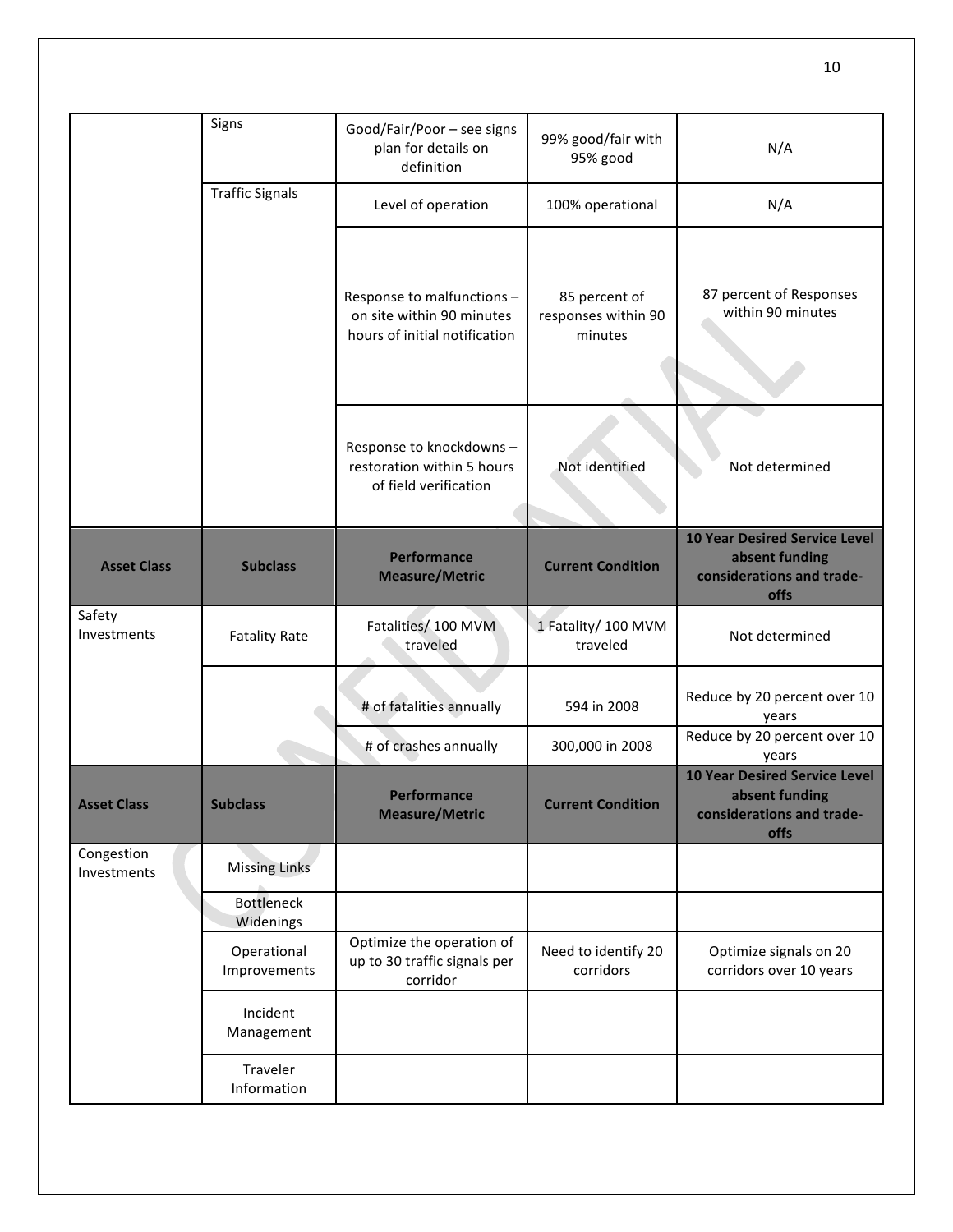| <b>Travel Time</b>            | $1-287$<br>Corridor<br>$I-80$<br>from<br>to<br>Garden St. Pkwy | Baseline Level of June<br>2008/Minutes      | 59 Minutes NB<br>59.7 Minutes SB                                                       | Maintain peak hour travel<br>time at or below baseline<br>level of June 2008                |
|-------------------------------|----------------------------------------------------------------|---------------------------------------------|----------------------------------------------------------------------------------------|---------------------------------------------------------------------------------------------|
|                               | I-78 Corridor from<br>Union Co. Rt. 527<br>to Rt. 24           | Baseline Level of June<br>2008/Minutes      | 25.9 Minutes EB<br>16.2 Minutes WB                                                     | Maintain peak hour travel<br>time at or below baseline<br>level of June 2008                |
| <b>Asset Class</b>            | <b>Subclass</b>                                                | <b>Performance</b><br><b>Measure/Metric</b> | <b>Current Condition</b>                                                               | <b>10 Year Desired Service Level</b><br>absent funding<br>considerations and trade-<br>offs |
| Multimodal<br>$Investments -$ | Maritime                                                       |                                             |                                                                                        |                                                                                             |
| None at this time.            | Rail                                                           |                                             |                                                                                        |                                                                                             |
|                               | Trucking                                                       |                                             |                                                                                        |                                                                                             |
|                               | Aviation                                                       |                                             |                                                                                        |                                                                                             |
| <b>Asset Class</b>            | <b>Subclass</b>                                                | <b>Performance</b><br><b>Measure/Metric</b> | <b>Current Condition</b>                                                               | <b>10 Year Desired Service Level</b><br>absent funding<br>considerations and trade-<br>offs |
| <b>Support Facilities</b>     | Offices and<br>Laboratories                                    | 1 to 5, Poor to Excellent, 3<br>is fair     | 19% fair or less as of<br>Nov 2008.                                                    | Not established.                                                                            |
|                               | Maintenance<br>Yards                                           |                                             |                                                                                        |                                                                                             |
|                               | Interstate Service<br><b>Facilities</b>                        | 1 to 5, Poor to Excellent,<br>3 is fair     | Note: only includes<br>86 regional facilities.<br>34 Ewing facilities<br>not assessed. | Not established.                                                                            |
|                               | <b>Truck Weigh</b><br><b>Stations</b>                          |                                             |                                                                                        |                                                                                             |
|                               | <b>Heavy Equipment</b>                                         | Not established                             |                                                                                        |                                                                                             |

### 1.3 Future Demand on our system

According to the New Jersey Long Range Transportation Plan, by 2030 the state's population could increase by over 20% to 10 million.

The Plan also states that as of 2004, 58% of our roads were estimated to be under capacity compared with 1998 when 67% were under capacity.

Lastly the plan notes that each day 621 million tons of freight move from and within New Jersey by truck, van, ship, plane and train. The amount of goods that must be moved is expected to increase by 65% by 2030. Currently 97% of the freight movement within the state is completed through trucks and trucks are expected to continue to carry the vast majority of goods.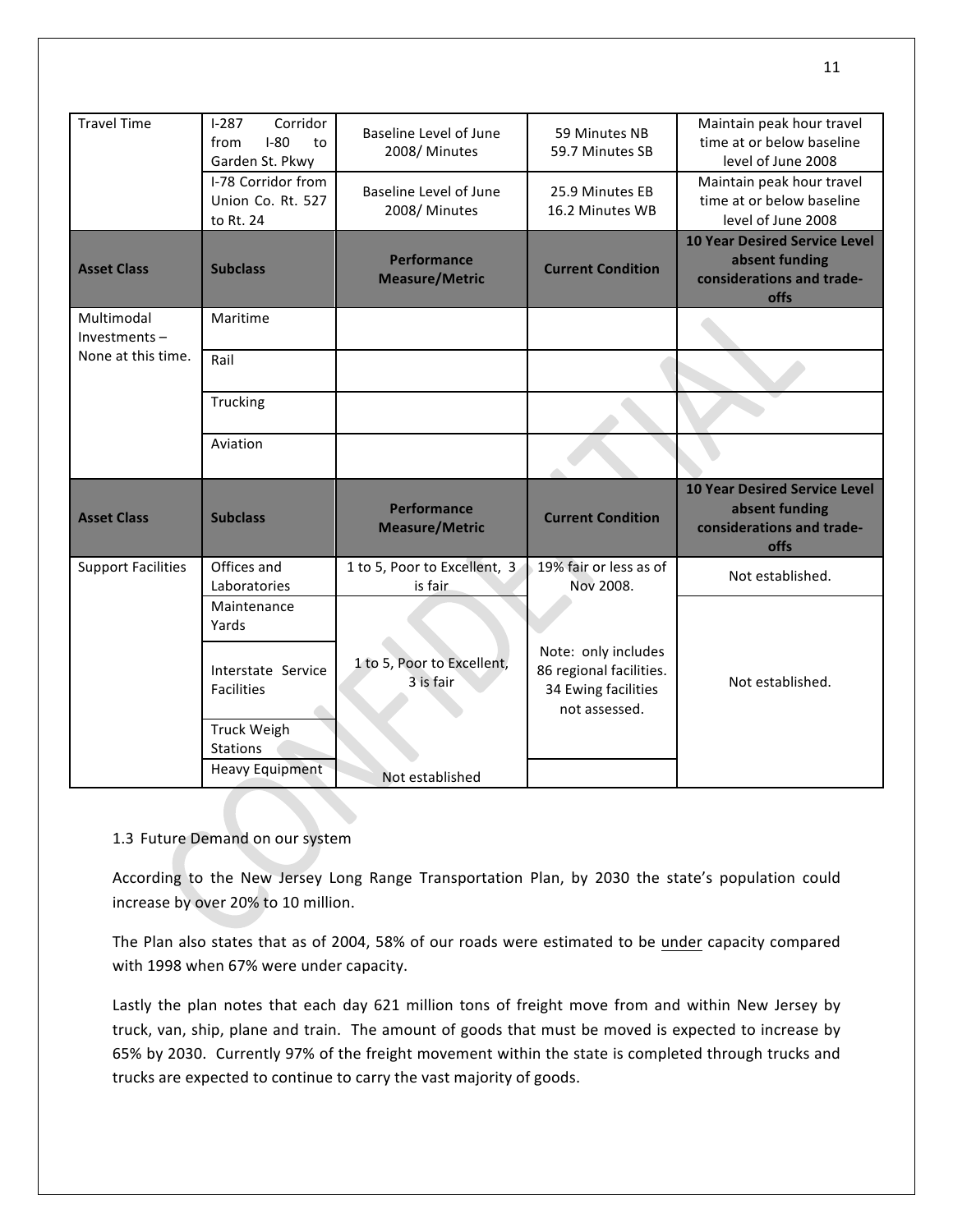### NJTPA 2030 Regional Transportation Plan

The North Jersey Transportation Planning Association (NJTPA), New Jersey's metropolitan planning organization (MPO) representing the 13 northern counties has looked at future demand as part of its 2030 Regional Transportation Plan.

Travel forecasts show that congestion will increase throughout the region, but certain areas will experience more dramatic growth than others. For example, from 2005 to 2030, the greatest percentage increases will occur in Hunterdon and Sussex counties — where current levels of congestion are relatively low. This increase is expected to stem from rapid population and employment growth in these counties. Despite the sharp rates of increase, these counties are projected to remain relatively uncongested.

Large percentage increases in delay also will occur in Middlesex and Somerset counties. Middlesex will experience the greatest increase in absolute hours of delay. These counties are home to wellestablished and growing population and employment centers, but have relatively sparse road networks.

Hudson County, by all measures the most congested county as of 2005, also will see a large increase in absolute hours of delay from the present until 2030. While of significant concern, this congestion may be less of a problem for county residents due to the availability of transit alternatives.

Also of note is the fact that arterial roadways experience the greatest congestion. Arterials, such as US 1, US 9, US 22 and NJ 17, handle a mix of local and long-distance traffic while providing direct access to commercial development. This requires driveways and signalized, at-grade intersections, causing an obvious conflict with through traffic. Congestion on arterials can be relieved somewhat with localized intersection improvements and by limiting or redesigning commercial development and thus the number of driveways along them.

In addition to the areas mentioned above, highway mobility needs are greatest in areas adjacent to major east-west and north-south highway arteries. Highway mobility needs also are high in congested urban areas. Reflecting different expectations about levels of congestion in different places, some rural areas also have significant highway mobility needs.

### DVRPC 2030 Regional Transportation Plan

The Delaware Valley Regional Planning Commission (DVRPC) is an MPO covering Mercer, Burlington, Camden and Gloucester Counties in New Jersey and a five-county region in Pennsylvania.

As part of its Congestion Management Process, the Delaware Valley Regional Planning Commission (DVRPC) has looked at current and future travel demand. DVRPC has designated congested corridors in their region as well as emerging congested corridors, based on peak-hour congestion, crash-related congestion, average daily traffic, intermodal importance and land use.

The following corridors have been designated as congested corridors in Mercer, Burlington, Camden and Gloucester Counties:

I-295 in all counties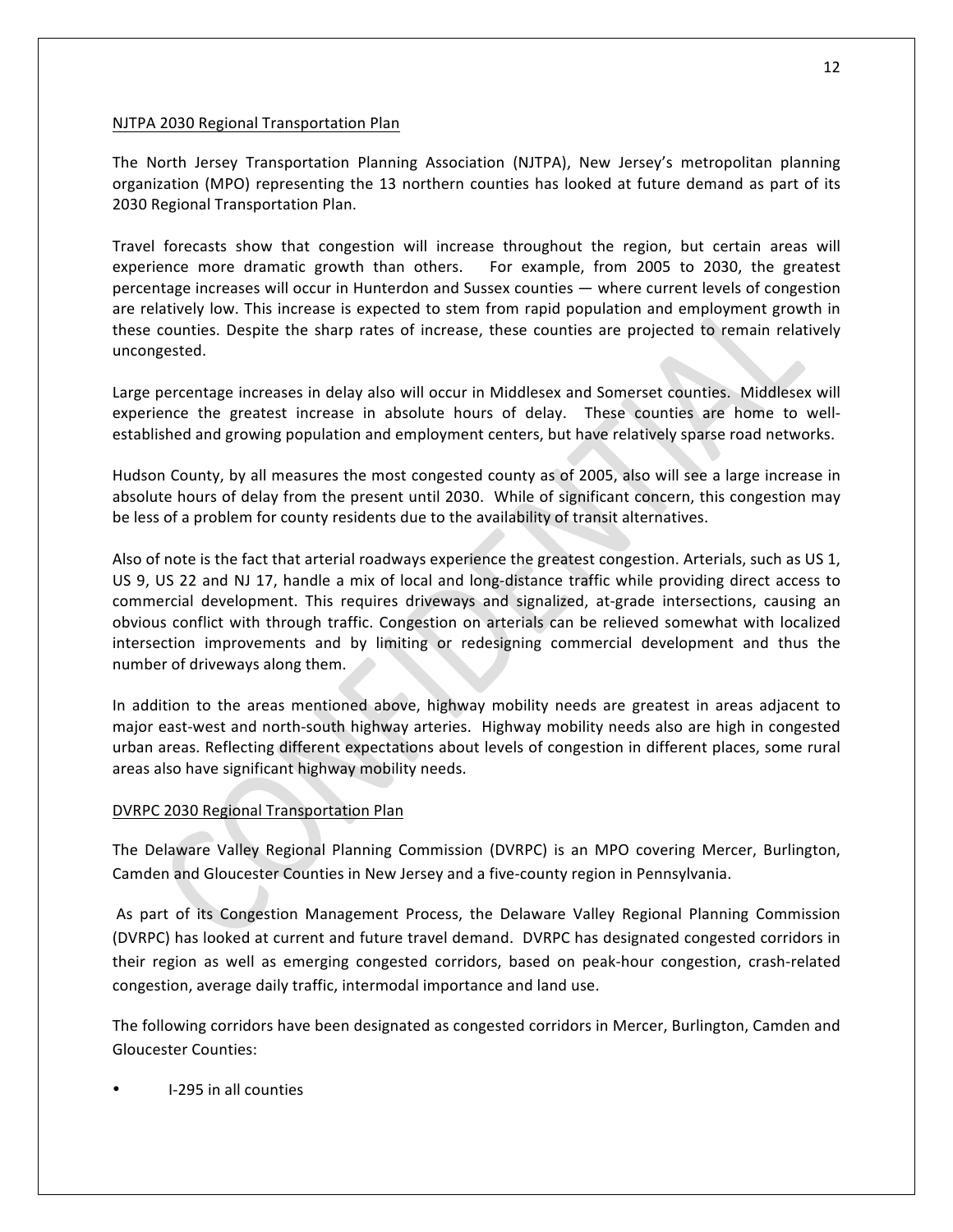- Route 1 and 206 in Mercer Counties
- Route 30 in Camden County
- Route 130
- Route 322 in Gloucester County
- Route 31 in Hunterdon County
- Route 33 in Mercer County
- Route 38 in Burlington County
- Route 45 in northern Gloucester County
- Route 70 in Camden and western Burlington Counties
- Route 73 in Camden and Burlington Counties
- County Route 571 in Mercer County.

Emerging congested corridors in the DVRPC region are:

- Route 206 in central and southern Burlington County
- Route 68 in Burlington County
- Route 70 and 72 in eastern Burlington County
- Routes 55, 40 and 47 in southern Gloucester County.

Based on DVRPC's analysis, Burlington County is expected to see a 26% population increase by 2030. Gloucester County is expected to see a 32% population increase in the next 30 years. Mercer is projected to see a 14% population increase and Camden is expected to see a 2% increase.

Employment is expected to increase by 32% in Gloucester County over the next 30 years. Mercer and Burlington Counties are expected to see a 23% increase and Camden County is expected to see a 9% increase in employment.

## SJTPO 2025 RTP

New Jersey's southern MPO, the South Jersey Transportation Planning Organization (SJTPO) has identified through its congestion management system has looked at current and future demand. Based on their analysis, they have designated the following corridors as high priorities for further study:

- Route 9, County Routes 585 and 563 in Atlantic County
- Route 9/Route 109 to the Cape May Ferry in Cape May County
- Route 47 and County Route 615 in Cumberland County

Special consideration is recommended for the following locations based on seasonal congestion issues:

- Route 9 from Nummytown Road to Route 47 in Cape May County
- Route 9 from County Route 657 to the Atlantic County Line in Cape May County
- The southern portion of Route 55 plus Routes 47 and Route 347.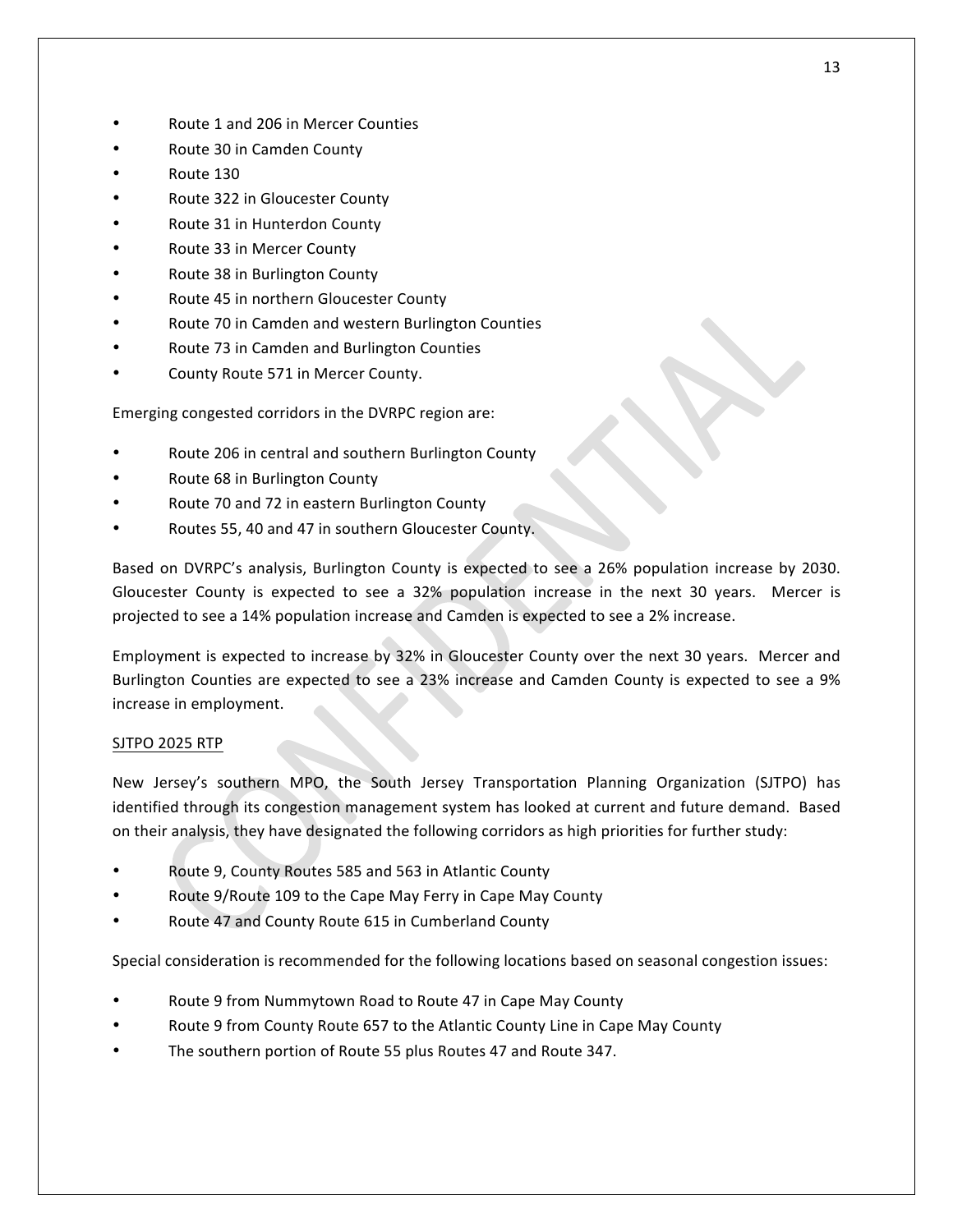In the SJTPO region, population is expected to increase by 19% over the next 20 years and employment is forecast to grow by 32%. Vehicle miles traveled in the region is expected to increase by 15% between 2000 and 2025. Vehicle hours traveled is expected to increase by 31%.

#### 1.4 Lifecycle Management Plan

A lifecycle management plan for each class of assets is a strategy to reach or maintain desired or targeted performance levels while minimizing long-term costs. These strategies outline plans for maintenance, rehabilitation and replacement. The lifecycle management plan should also consider our system's expansion needs. Lifecycle management plans do not apply to service investments such as safety and congestion.

Given a block of funding to preserve, rehabilitate, replace or expand a particular asset class, a lifecycle management plan should outline a specific resource allocation level be dedicated to preventative maintenance activities, a portion dedicated to more repair and rehabilitation, and a portion dedicated to replacement. Lifecycle management plans may also prioritize based on functional classification, for example interstate highways versus arterial roads.

As we move to the next level of sophistication, we want to, based on alternative funding scenarios for a specific class or subclass of assets, outline the most effective allocation of funding for maintenance, rehabilitation and replacement to get us to our target level of performance.

NJDOT may need to look at setting some business policies to help prioritize assets. For example, are there strategic, regional transportation linkages that need to be maintained to a higher level of service? Secondary, tertiary, etc., networks may also be explored.

Before such prioritization can be outlined, we should first outline the desired system condition level for each asset class and subclass and project the cost to reach it.

Although the accompanying Tactical Level Asset Management Plans are a very good start to robust lifecycle management, we have not established good lifecycle management strategies for any of our assets or investments at this time. The current tactical plans address system characteristics and condition levels, but do not outline plans for routine maintenance, replacement or expansion, not to mention scenarios based on alternative funding levels. The primary reason we do not have such analysis is because we have not developed the models that allow us to predict system condition levels.

We have, however, projected annual funding needs for each class of assets. This should provide a basis to develop first cut lifecycle management strategies. Undertaking the recommendations above will allow the lifecycle management plans to become more sophisticated and useful.

The following table outlines the estimated replacement value of each asset class and an indication of the level of lifecycle management established. We have categorized the maturity level of our lifecycle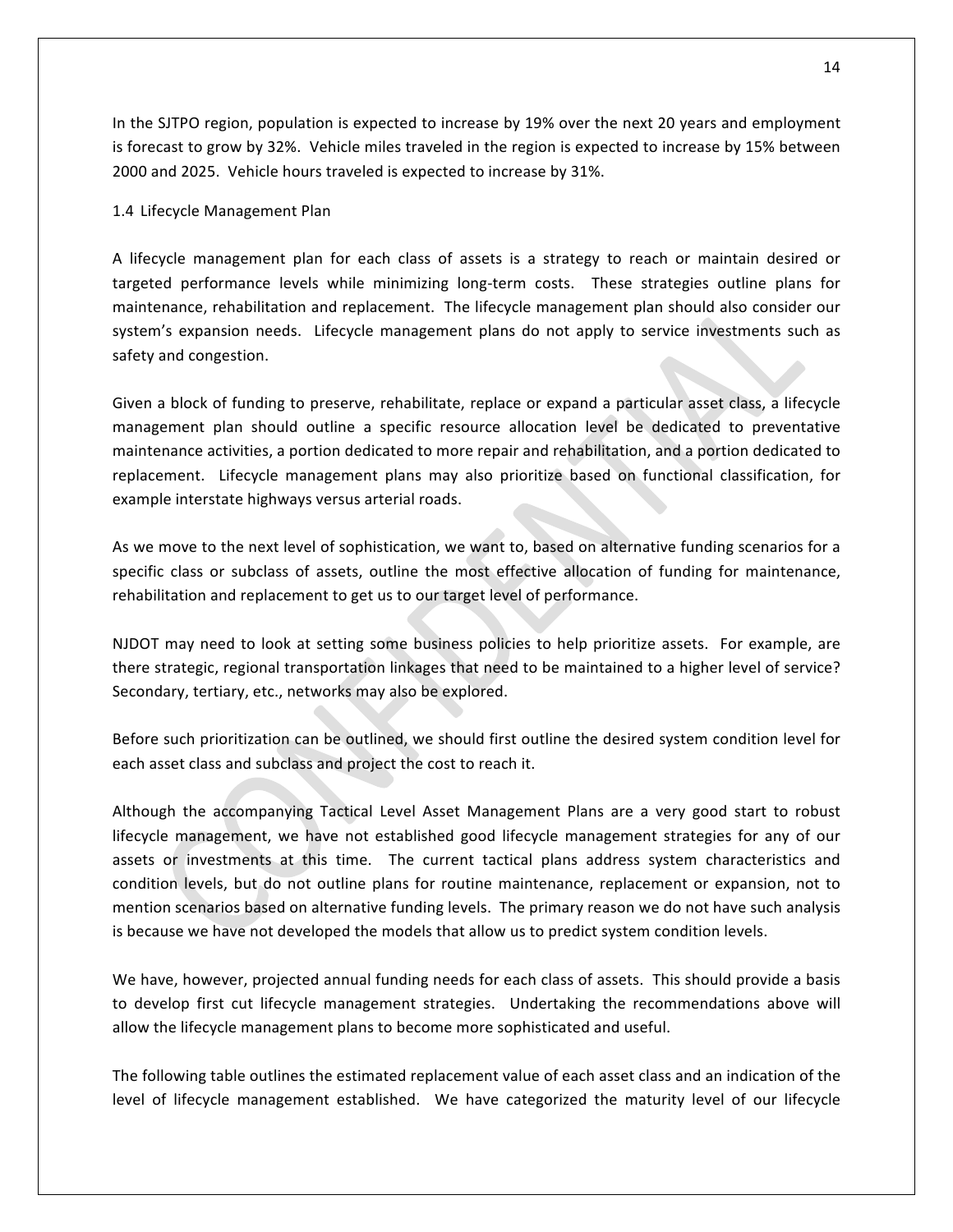management strategies as non-existent, developing and mature. A "mature" lifecycle strategy is one that provides clear approaches to routine maintenance, repair and replacement. A "developing" lifecycle strategy is one that recognizes the need for a mix of improvements, but does not clearly articulate an asset management approach or approaches to spending funds on maintenance, repair or replacement. A "non-existent" lifecycle strategy is where there is no indication of any approach to outlining an integrated maintenance, repair and replacement plan.

| <b>Asset Class</b>        | <b>Subclass</b>                                                                           | <b>Service Life</b> | <b>Lifecycle Management</b><br><b>Strategy Maturity Level</b> | <b>Asset Replacement</b><br>Value        |
|---------------------------|-------------------------------------------------------------------------------------------|---------------------|---------------------------------------------------------------|------------------------------------------|
|                           |                                                                                           |                     |                                                               |                                          |
| <b>Structural Assets</b>  | <b>Major Viaducts</b>                                                                     | 50 years            | Developing                                                    | \$6.2 B                                  |
|                           | Movable Bridges                                                                           | 50 years            | Developing                                                    | \$12B                                    |
|                           | <b>Standard Bridges</b>                                                                   | 50 years            | Developing                                                    | \$10B                                    |
|                           | <b>Minor Bridges</b>                                                                      | 50 years            | Non-existent                                                  | \$221 M                                  |
|                           | Dams                                                                                      | 50 years            | Non-existent                                                  | \$62 M                                   |
|                           | Overhead Sign<br>Structures                                                               |                     | Non-existent                                                  | \$285 M                                  |
|                           | High Mast Light<br>Poles                                                                  |                     | Non-existent                                                  | \$16 M                                   |
| <b>Asset Class</b>        | <b>Subclass</b>                                                                           | <b>Service Life</b> | <b>Lifecycle Management</b><br><b>Strategy Maturity Level</b> | <b>Asset Replacement</b><br><b>Value</b> |
| Road Assets               | Pavements                                                                                 | 20 years            | Developing                                                    | \$19 M                                   |
|                           | Drainage                                                                                  | <b>NA</b>           | Developing                                                    | N/A                                      |
|                           | Guiderail                                                                                 | 12 years            | Developing                                                    | \$132 M                                  |
|                           | Signs                                                                                     | 7 years             | Developing                                                    | \$34 M                                   |
|                           | <b>Traffic Signals</b>                                                                    | 25 years            | Developing                                                    | \$461 M                                  |
|                           |                                                                                           |                     |                                                               |                                          |
| Safety Investments        | Does not apply                                                                            |                     |                                                               |                                          |
|                           |                                                                                           |                     |                                                               |                                          |
| Congestion<br>Investments | Does not apply                                                                            |                     |                                                               |                                          |
|                           |                                                                                           |                     |                                                               |                                          |
| Multimodal<br>Investments | No information at<br>this time. May<br>only apply to<br>state-owned rails<br>or airports. |                     |                                                               |                                          |
| <b>Asset Class</b>        | <b>Subclass</b>                                                                           | <b>Service Life</b> | <b>Lifecycle Management</b><br><b>Strategy Maturity Level</b> | <b>Asset Replacement</b><br><b>Value</b> |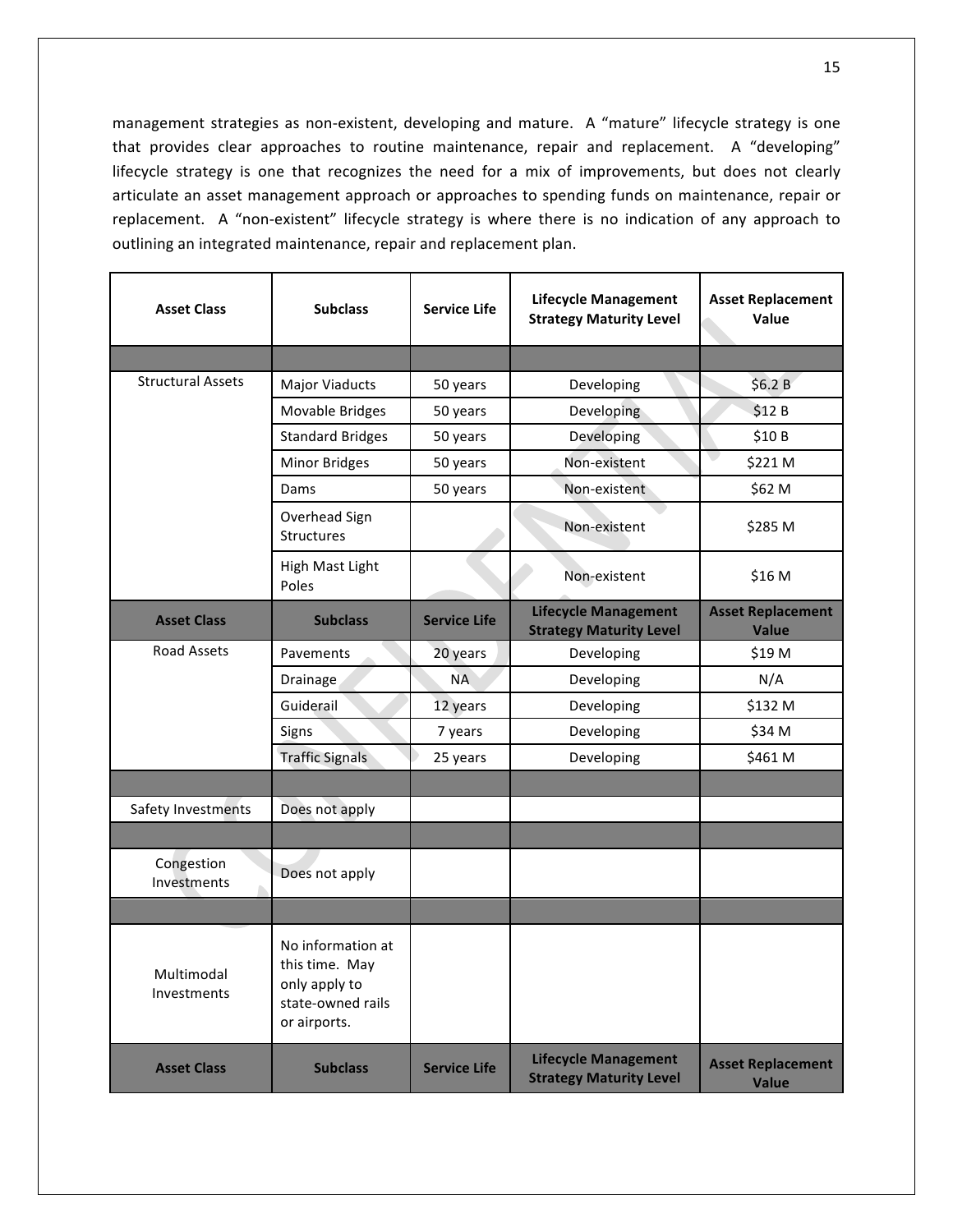| <b>Support Facilities</b> | Offices and<br>Laboratories                             | 30 years | Developing | N/A |
|---------------------------|---------------------------------------------------------|----------|------------|-----|
|                           | Maintenance<br>Yards                                    | 30 years | Developing | N/A |
|                           | Interstate Service<br><b>Facilities (Rest</b><br>Areas) | 30 years | Developing | N/A |
|                           | <b>Truck Weigh</b><br><b>Stations</b>                   | 30 years | Developing | N/A |
|                           | <b>Traffic Operations</b><br>Center                     | 30 years | Developing | N/A |
|                           | Equipment                                               |          | Developing | N/A |

### 1.5 Financial Summary

NJDOT's annual capital program totals approximately \$2.1 Billion. About \$2.0 Billion of our capital revenues are provided through federal and state formula funding. The remaining \$0.1 Billion is provided through special federal high priority project funding or other sources. These funding levels are not predictable over an extended period of time.

The federal funding act, SAFETEA-LU, expired at the end of federal fiscal year 2009, i.e., September 30, 2009. The US Congress, through a Continuing Resolution, has extended the Act to February, 2010. The State Transportation Trust Fund Act expires June 30, 2011.

As an assumption for our 10-year capital planning process, we are projecting that the federal funding act will be renewed in federal fiscal year 2010 and are assuming a 3 percent per year increase. As for the State Transportation Trust Fund, we are projecting that it will be renewed in State Fiscal Year 2012 at the same level with no annual inflation increase.

Given these assumptions we have established a 10-year annual revenue level of \$2.101 Billion.

Our investment strategy for Fiscal Year 2011-2020 established the following nine investment categories and targets are listed below:

| <b>Investment Category</b> | <b>Annual Investment Target</b> |
|----------------------------|---------------------------------|
| Aviation (<1%)             | \$7,000,000                     |
| Structural Assets (33%)    | \$605,000,000                   |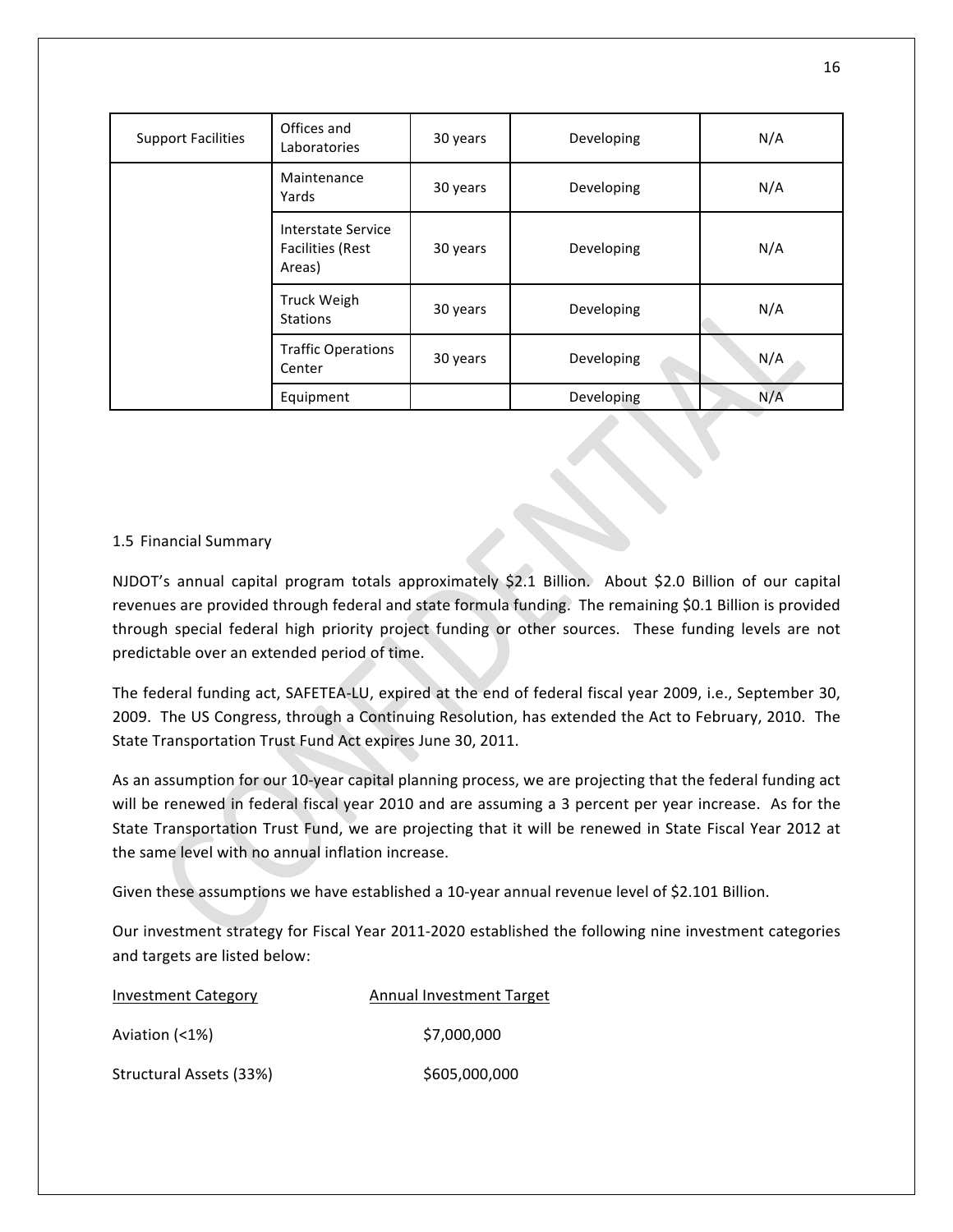| Capital Program Delivery (14%)         | \$290,000,000 |
|----------------------------------------|---------------|
| Congestion (11%)                       | \$200,000.000 |
| Local System Support (19%)             | \$340,000,000 |
| Multimodal Investments (2%)            | \$45,000,000  |
| Road Assets (14%)                      | \$257,000,000 |
| Safety Investments (5%)                | \$97.000.000  |
| Transportation Support Facilities (1%) | \$20,000,000  |

Asset management activities outlined in this asset management plan are all fully funded through the capital program with the exception of emergency response activities.

The figures above outline annual programming/budgeting targets for the various investments. However, the actual expenditure/obligation of funds each year do not necessarily match these targets. For example, the graph on the following page indicates NJDOT's CIS annual investment target levels according to the prior FY2010-2019 investment strategy compared to funds which were programmed for FY2010 to those that were actually obligated in FY2009.



From the graph we see that obligations in FY2009 for three asset categories, Road, Safety, and Capital Programming Development, all exceeded their programmed levels. The variation in actual expenditure/obligation as compared to target level is due to other projects not proceeding and therefore, funds were reallocated to pavement projects that were ready to construct.

A similar graph below for the FY11-20 investment strategy compared to funds which were programmed for FY2010 and projected for FY2011 with similar results.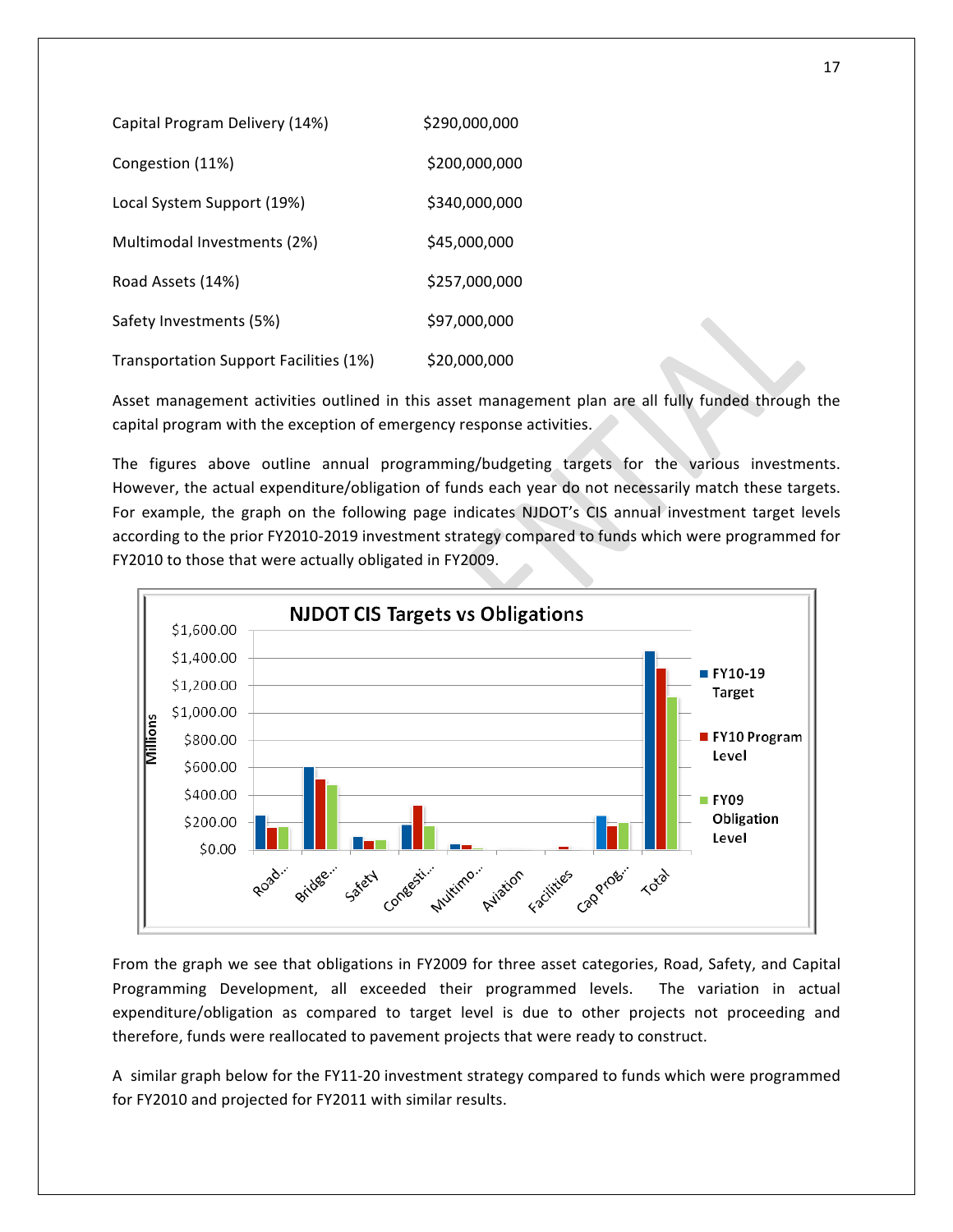

NJDOT and New Jersey Transit (NJT) have established an agreement to reallocate federal and Transportation Trust Fund (TTF) revenues between them over a five year period, FY2008-2012. Under this agreement, portions of NJDOT's share of TTF revenue will increase to \$1 billion in FY2010 and FY2011 and increase again to \$1,055,750,000 in FY2012. In FY2010 through 2012, federal funds will be appropriated to NJT commensurate with the additional TTF dollars provided to NJDOT. For the NJDOT Capital Plan, this results in an increase in TTF revenues, but a decrease in federal revenues. This will impact how dollars are programmed for projects. Given the shortage in federal dollars, federal dollars will need to be allocated first to multiyear and GARVEE payments before any new obligations are authorized.

### 1.6 Asset Management Practices

The table below describes our data resources and information management systems for each asset class we own and manage.

| <b>Asset Class</b>       | <b>Subclass</b>                      | Data<br>collection<br>process         | <b>Frequency</b><br>оf<br>collection | <b>Info</b><br><b>Mgmt</b><br>Sys |
|--------------------------|--------------------------------------|---------------------------------------|--------------------------------------|-----------------------------------|
|                          |                                      |                                       |                                      |                                   |
| <b>Structural Assets</b> | <b>Major Viaducts</b>                | <b>NBIS</b><br>stds,<br>element level | 2 years                              | <b>PONTIS</b>                     |
|                          | Movable Bridges                      | NBIS stds                             | 2 years                              | <b>PONTIS</b>                     |
|                          | <b>Standard Bridges</b><br>NBIS stds |                                       | 2 years                              | <b>PONTIS</b>                     |
|                          | Minor Bridges                        | Staff/cslt                            | 4 years                              | Database?                         |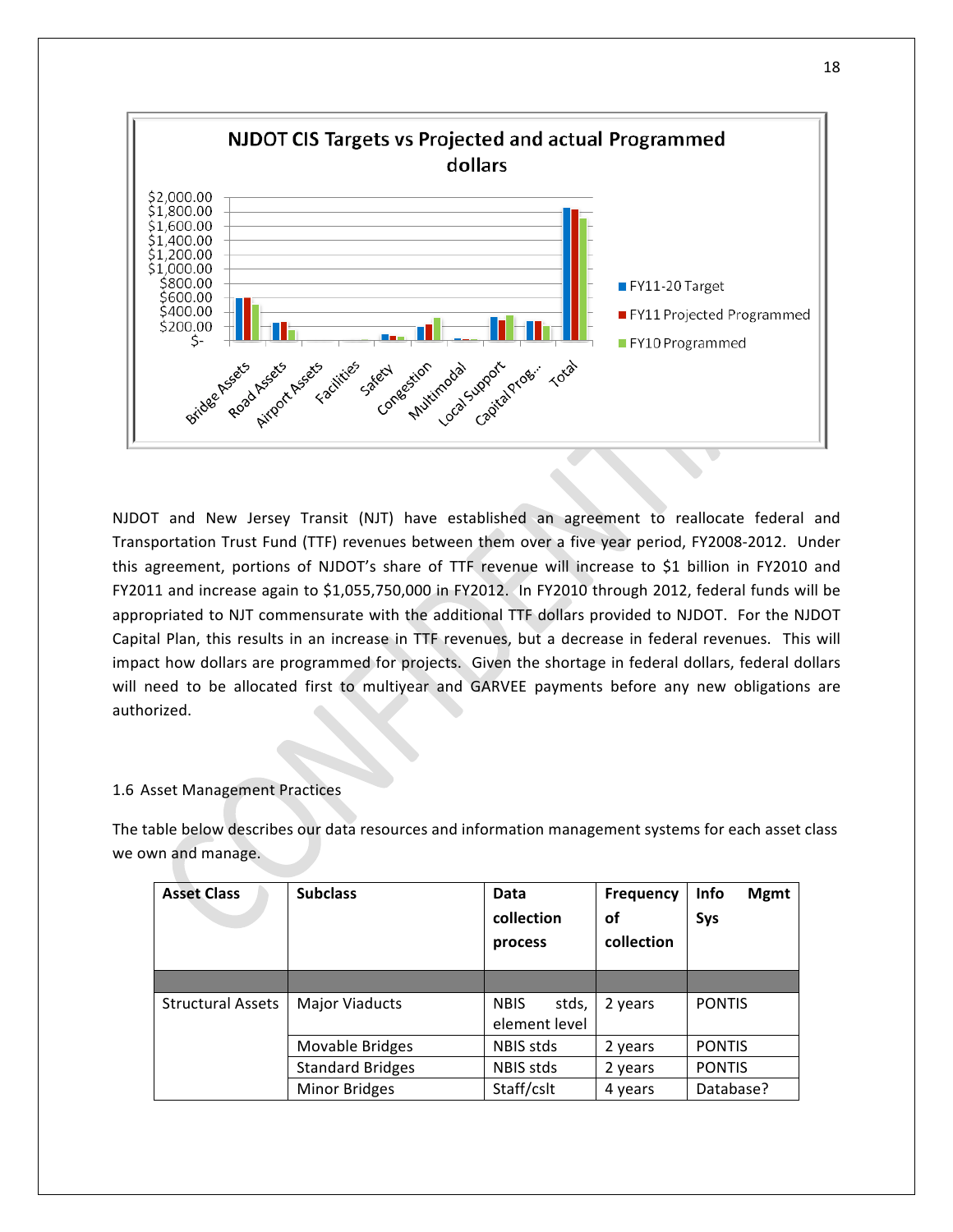|                    | Dams                                          | NBIS stds    | 2 years                | <b>PONTIS</b>       |  |
|--------------------|-----------------------------------------------|--------------|------------------------|---------------------|--|
|                    | Overhead Sign Structures                      | Staff/cslt   | 4 years                | Database?           |  |
|                    | <b>High Mast Light Poles</b>                  | Staff/cslt   | 4 years                | Database?           |  |
| <b>Asset Class</b> | <b>Subclass</b>                               | <b>Data</b>  | <b>Frequency</b>       | Info<br><b>Mgmt</b> |  |
|                    |                                               | collection   | of                     | Sys                 |  |
|                    |                                               | process      | collection             |                     |  |
| Road Assets        | Pavements                                     |              | Annually               | <b>PMS</b>          |  |
|                    | Drainage                                      | Road closure |                        | <b>DMS</b>          |  |
|                    |                                               | reports,     |                        |                     |  |
|                    |                                               | Maintenance  |                        |                     |  |
|                    |                                               | expenditure, |                        |                     |  |
|                    |                                               | Traffic data |                        |                     |  |
|                    | Guiderail                                     | Inventory    | 1/3<br>per             | <b>MMS</b>          |  |
|                    |                                               | Contracts    | year                   |                     |  |
|                    | Signs                                         | Inventory    | 1/3<br>per             | <b>MMS</b>          |  |
|                    |                                               | Contracts    | year                   |                     |  |
|                    | <b>Traffic Signals</b>                        | Physical     | Annually               | <b>MMS</b>          |  |
|                    |                                               | Inspection   |                        |                     |  |
|                    |                                               |              |                        |                     |  |
| Safety             | N/A                                           |              |                        |                     |  |
| Investments        |                                               |              |                        |                     |  |
|                    |                                               |              |                        |                     |  |
| <b>Asset Class</b> | <b>Subclass</b>                               | <b>Data</b>  |                        | Info                |  |
|                    |                                               | collection   | <b>Frequency</b><br>of | <b>Mgmt</b>         |  |
|                    |                                               | process      | collection             | Sys                 |  |
|                    |                                               |              |                        | Travel              |  |
| Congestion         | N/A                                           |              |                        | Demand              |  |
| Investments        |                                               |              |                        | Model               |  |
|                    |                                               |              |                        |                     |  |
| Multimodal         |                                               |              |                        |                     |  |
| Investments        | N/A                                           |              |                        |                     |  |
|                    |                                               |              |                        |                     |  |
|                    |                                               |              |                        |                     |  |
| Support            | <b>Offices and Laboratories</b>               | Physical     | Annually               | LBAM                |  |
| Facilities         |                                               | Inspection   |                        |                     |  |
|                    | <b>Maintenance Yards</b>                      | Physical     | Annually               | LBAM                |  |
|                    |                                               | Inspection   |                        |                     |  |
|                    | Interstate<br>Service                         | Physical     | Annually               | LBAM                |  |
|                    | Facilities (Rest Areas)                       | Inspection   |                        |                     |  |
|                    | <b>Truck Weigh Stations</b>                   | Physical     | Annually               | LBAM                |  |
|                    |                                               | Inspection   |                        |                     |  |
|                    | <b>Traffic Operations Center</b><br>Equipment |              |                        |                     |  |

1.7 Evaluation, Improvement, and Monitoring

**Evaluation**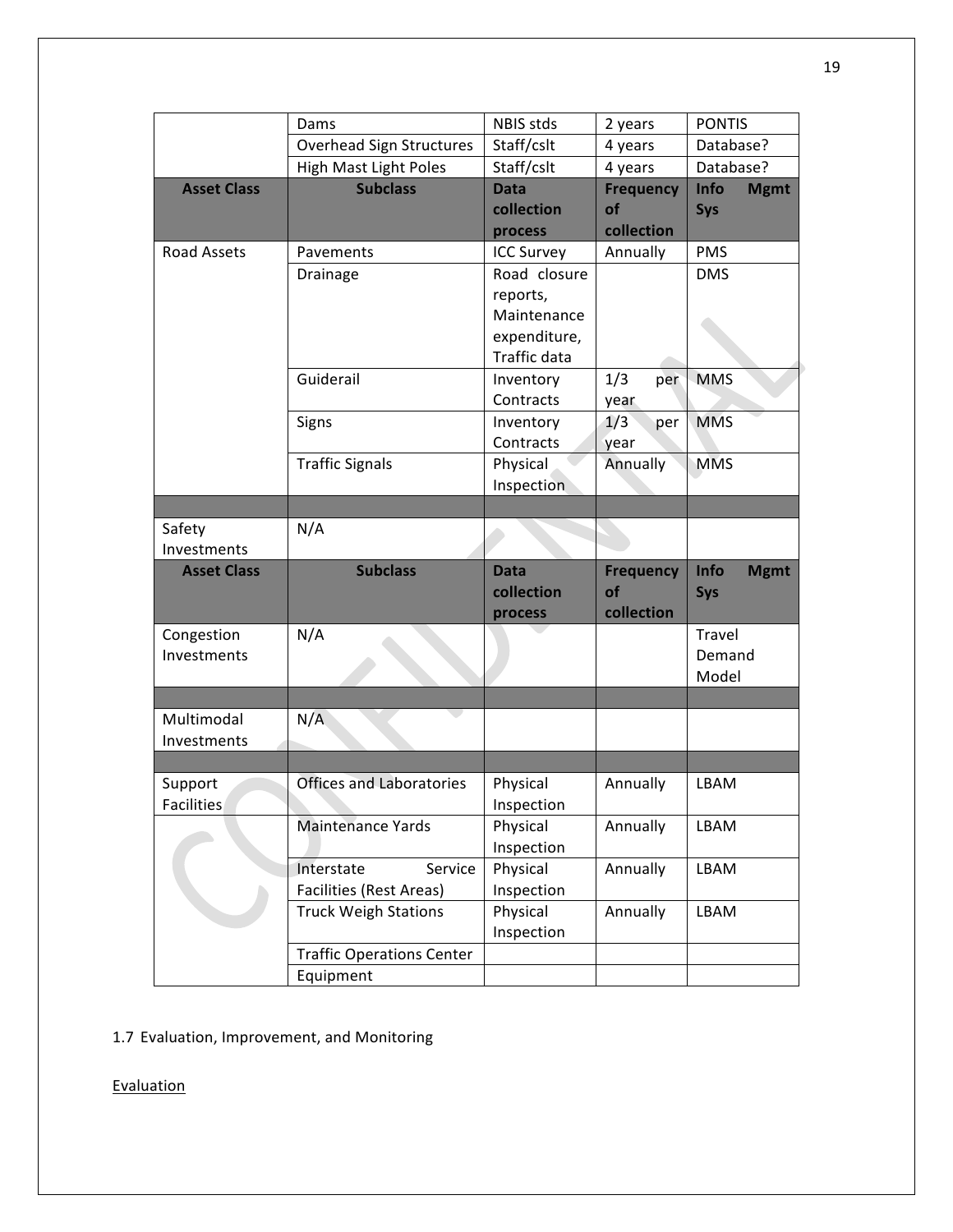The asset management plan is a document that is expected to evolve and improve as we become more sophisticated in Asset management practice.

It is important that we evaluate the effectiveness of this plan so we make sure that we are producing something that is useful to the department.

How do we evaluate the effectiveness of the AM Plan? Two general questions need to be answered.

First, how well does the plan address the major sections outlined?

Second, are there other areas/concerns that the plan needs to address to make it a more valuable tool for the department, i.e., are we asking and answering the right questions?

The scorecard on the following page attempts to answer the first question, "How well does the plan address the major sections outlined?" The yellow highlighted cells indicate the current answer to the question.

| <b>Scoring Area</b>                                                                                                                                                         | <b>Scoring Rubric</b>                                              |                                                       |                                           |                                           |                                              |
|-----------------------------------------------------------------------------------------------------------------------------------------------------------------------------|--------------------------------------------------------------------|-------------------------------------------------------|-------------------------------------------|-------------------------------------------|----------------------------------------------|
| Does the AM plan encompass<br>the right classes of assets<br>and service level<br>investments?                                                                              | Fully<br>encompassed                                               | <b>Most</b><br>encompassed                            | Some areas, but not<br>all that should be | A few<br>included                         | The wrong<br>areas                           |
| For the scope of assets<br>contained in the plan, are<br>they clearly defined? For<br>example, are movable<br>bridges clearly defined?                                      | <b>Clearly</b><br>articulated                                      | Majority well-<br>defined                             | Some defined well                         | Only a few<br>defined well                | Little to non<br>defined well                |
| Are there performance<br>measures identified for each<br>of the identified classes of<br>assets and service level<br>investments?                                           | Clearly<br>identified/defined<br>for all classes and<br>subclasses | Majority<br>identified and<br>well-defined            | <b>Some identified</b>                    | Only a few<br>identified                  | Little if any<br>identified                  |
| Has the NJDOT Senior<br>Leadership, AM Steering<br>Committee, endorsed the<br>performance measures for<br>each class or subclass of<br>assets?                              | All endorsed                                                       | <b>Majority of major</b><br>asset classes<br>endorsed | Some endorsed                             | Only a few<br>endorsed                    | Little if any<br>endorsed                    |
| Have current and 10-year<br>system condition or target<br>levels been established and<br>endorsed by the Steering<br>Committee for all classes and<br>subclasses of assets? | All established<br>and endorsed                                    | Majority<br>established and<br>endorsed               | <b>Some established</b><br>and endorsed   | Only a few<br>established<br>and endorsed | Little if any<br>established<br>and endorsed |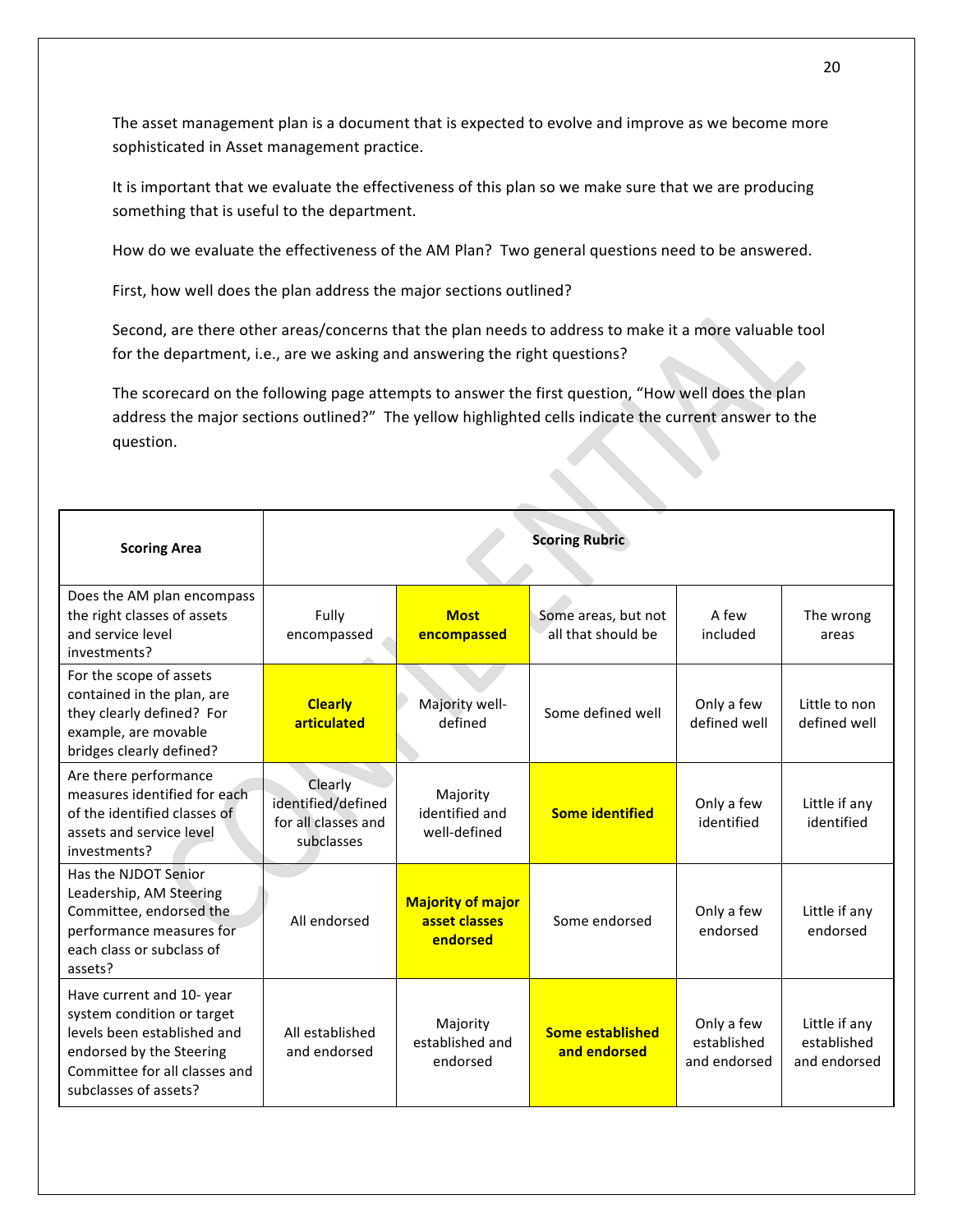| Does the AM Plan paint a<br>good picture of future<br>system demands, particularly<br>where are there key<br>infrastructure stressors or<br>new capacity needs? | Clear,<br>comprehensive<br>projection of<br>future demand<br>statewide                                       | <b>Good projections</b><br>in the majority of<br>the state                                                               | Good projections<br>only in some areas                                                                                   | Limited<br>projections<br>statewide                                                                                     | Little if any<br>picture of<br>future<br>demands                                                                 |
|-----------------------------------------------------------------------------------------------------------------------------------------------------------------|--------------------------------------------------------------------------------------------------------------|--------------------------------------------------------------------------------------------------------------------------|--------------------------------------------------------------------------------------------------------------------------|-------------------------------------------------------------------------------------------------------------------------|------------------------------------------------------------------------------------------------------------------|
| Does the AM Plan identify<br>lifecycle management<br>strategies for assets that<br>address routine<br>maintenance, renewal, and<br>expansion?                   | Clearly articulates<br>strategies for all<br>assets classes and<br>subclasses                                | Clearly articulates<br>strategies for<br>majority of asset<br>classes and<br>subclasses                                  | Clearly articulates<br>strategies for 50%<br>of the asset classes<br>and subclasses                                      | <b>Clearly</b><br><b>articulates</b><br>strategies for<br>a few of the<br>classes and<br>subclasses                     | Clearly<br>articulates<br>strategies in<br>few classes<br>and subclasses                                         |
| Does the financial summary<br>paint a good picture of<br>funding trends and<br>projections?                                                                     | Provides clear,<br>concise trend and<br>projection<br>information for all<br>asset classes and<br>subclasses | Provides clear,<br>concise trend and<br>projection<br>information for<br>most asset classes<br>and subclasses            | Provides clear,<br>concise trend and<br>projection<br>information for<br>some asset classes<br>and subclasses            | <b>Provides</b><br>limited trend<br>and<br>projection<br>information<br>for asset<br>classes and<br>subclasses          | <b>Provides little</b><br>or no trend<br>and projection<br>information<br>for asset<br>classes and<br>subclasses |
| Does the AM Plan clearly<br>articulate data resources,<br>systems, and decision-<br>making processes for each<br>asset class or subclass?                       | Clearly articulates<br>the information<br>for all asset<br>classes and<br>subclasses where<br>they exist.    | <b>Clearly articulates</b><br>the information<br>for most of the<br>asset classes and<br>subclasses where<br>they exist. | <b>Clearly articulates</b><br>the information for<br>some of the asset<br>classes and<br>subclasses where<br>they exist. | Articulates<br>the<br>information<br>in only a few<br>of the asset<br>classes and<br>subclasses<br>where they<br>exist. | Does not<br>articulate the<br>information<br>where it exists.                                                    |

As for the second question, "are there other areas/concerns that the plan needs to address to make it a more valuable tool for the department, i.e., are we asking and answering the right questions?" The answer to this is a bit more dynamic than the first.

At this point in our asset management maturity, this plan provides core information about our assets and service investments. As we continue to move forward with better data and better managements systems we would like to be in a position to outline predicted asset performance based on historical and projected funding trends.

We need to continue to focus on clear classification and quantification of core assets and service investments. We have established performance levels that are endorsed by the asset management steering committee. This should then drive the lifecycle management approaches and also help us determine if we are gathering the right data.